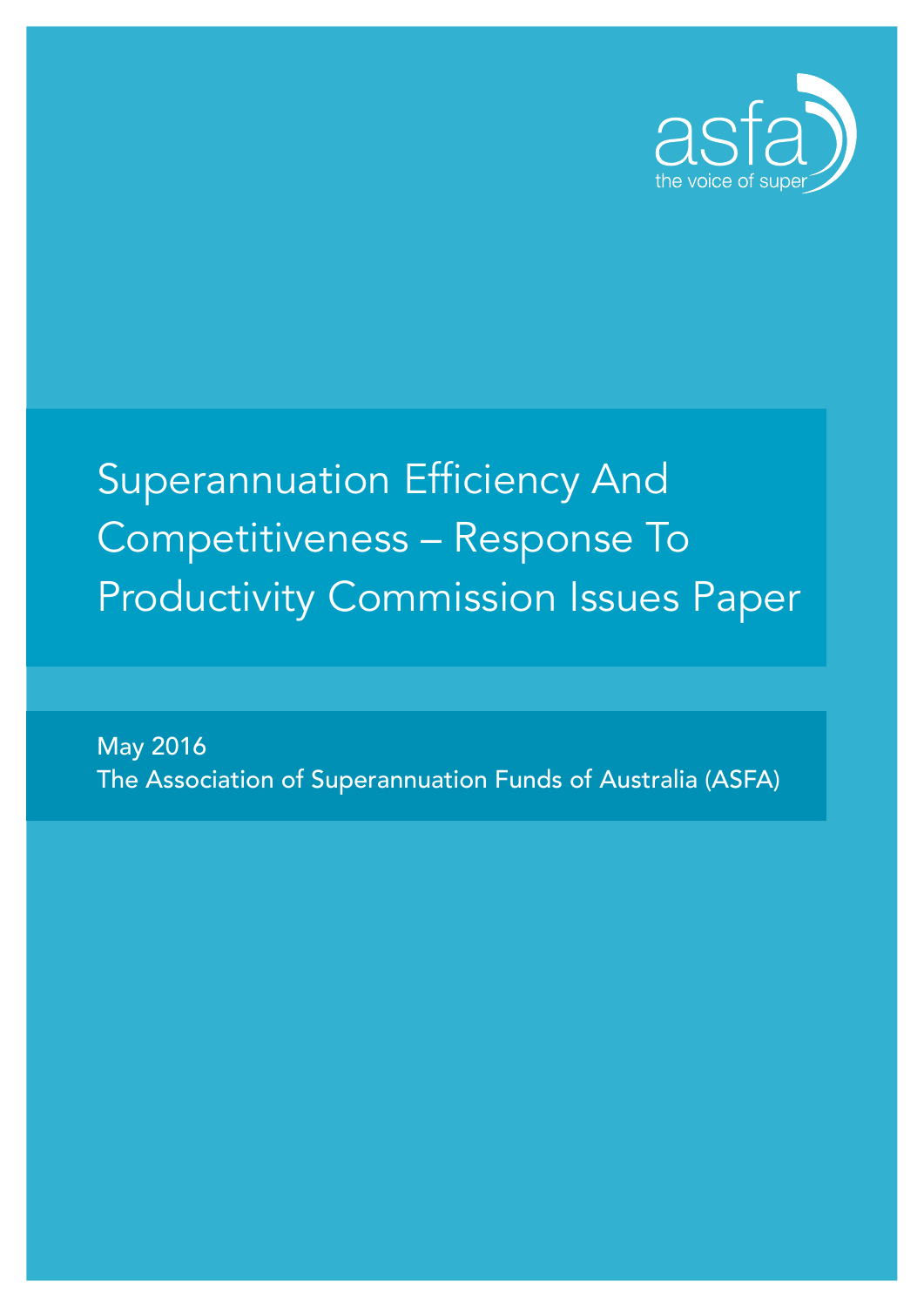The Association of Superannuation Funds of Australia Limited (ASFA)

Level 11, 77 Castlereagh Street Sydney NSW 2000

PO Box 1485 Sydney NSW 1005 T +61 2 9264 9300 T 1800 812 798 (outside Sydney) F 1300 926 484 W www.superannuation.asn.au

ABN 29 002 786 290 ACN 002 786 290

#### **About ASFA**

ASFA is a non-profit, non-political national organisation whose mission is to continuously improve the superannuation system so people can live in retirement with increasing prosperity. We focus on the issues that affect the entire superannuation system. Our membership, which includes corporate, public sector, industry and retail superannuation funds, plus self-managed superannuation funds and small APRA funds through its service provider membership, represent over 90 per cent of the 14 million Australians with superannuation.

*May 2016 v1.0*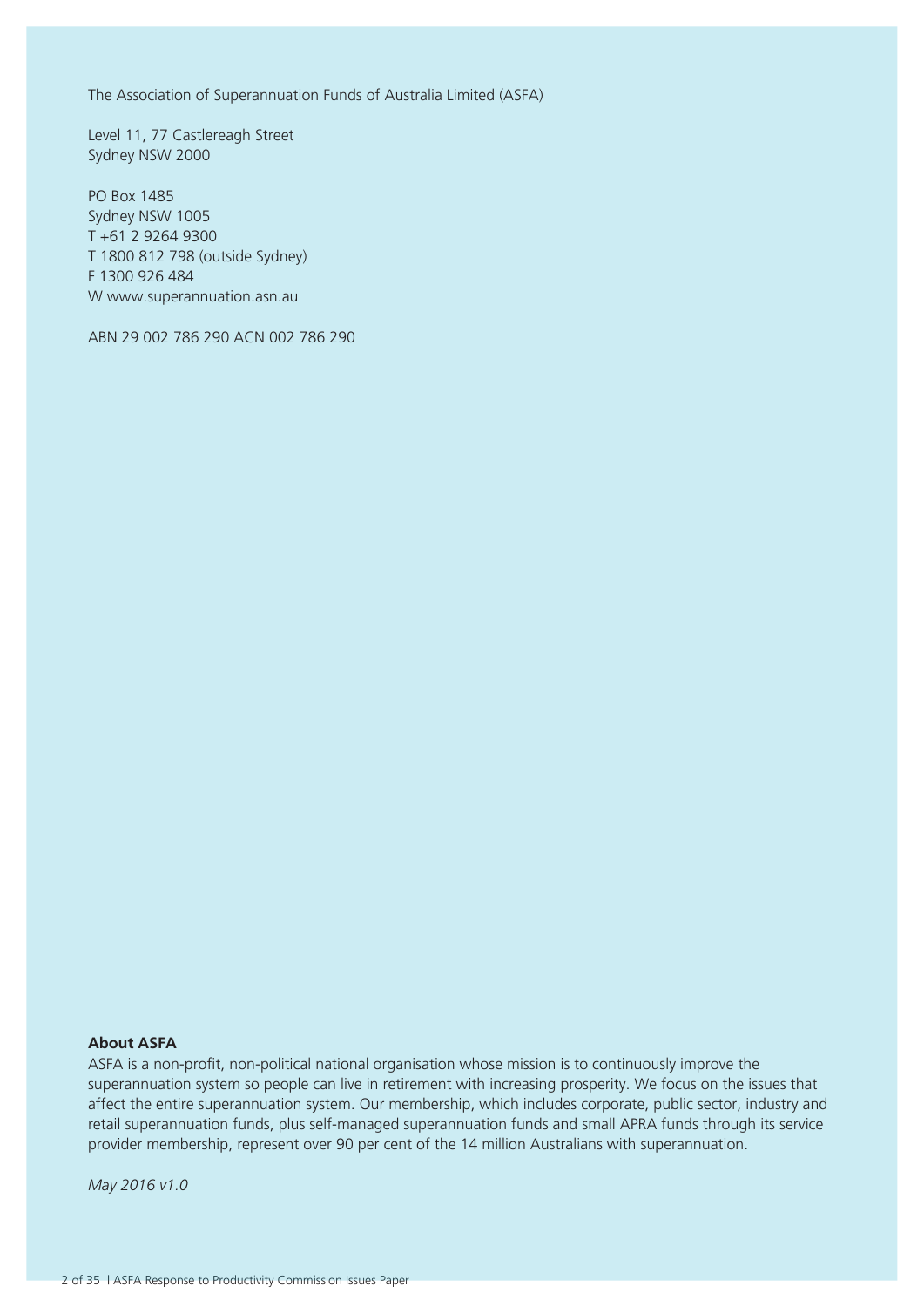# **Contents**

| 1. | <b>EXECUTIVE SUMMARY</b>                             |                                                                                      |    |
|----|------------------------------------------------------|--------------------------------------------------------------------------------------|----|
| 2. | <b>KEY POINTS</b>                                    |                                                                                      |    |
| 3. | <b>INTRODUCTION</b>                                  |                                                                                      |    |
|    | 3.1                                                  | Retirement income system versus superannuation system versus superannuation industry | 8  |
|    | 3.2                                                  | Distinguishing features of the Australian system                                     | 9  |
| 4. | APPROACH TO ASSESSMENT OF COMPETITION AND EFFICIENCY |                                                                                      |    |
|    | 4.1                                                  | Distinguishing features of the Australian superannuation system                      | 13 |
|    | 4.2                                                  | Existing domestic comparators of performance                                         | 14 |
| 5. | <b>COMPETITION IN THE SUPERANNUATION SYSTEM</b>      |                                                                                      |    |
|    | 5.1                                                  | Competition between superannuation funds and between service providers               | 15 |
|    | 5.2                                                  | The superannuation industry demonstrates competitive characteristics                 | 17 |
|    | 5.3                                                  | Fee-based competition and efficiency/returns                                         | 20 |
|    | 5.4                                                  | Barriers to entry                                                                    | 21 |
|    | 5.5                                                  | <b>Barriers to exit</b>                                                              | 21 |
|    | 5.6                                                  | Choice of fund and consolidating accounts                                            | 23 |
|    | 5.7                                                  | Improved disclosure, education and advice                                            | 23 |
|    | 5.8                                                  | <b>Outsourced fund functions</b>                                                     | 24 |
| 6. | ASSESSMENT OF OPERATIONAL EFFICIENCY                 |                                                                                      |    |
|    | 6.1                                                  | Distinction between SMSFS, MySuper and choice products                               | 25 |
|    | 6.2                                                  | 'Balanced scorecard' approach                                                        | 25 |
|    | 6.3                                                  | Primary measure                                                                      | 25 |
|    | 6.4                                                  | Rolling average net benefit to members over twenty years                             | 26 |
|    | 6.5                                                  | Benchmark should be a relative one                                                   | 27 |
|    | 6.6                                                  | Value to members of ancillary benefits, in particular insurance                      | 28 |
| 7. | <b>BARRIERS TO EFFICIENCY - REGULATION</b>           |                                                                                      |    |
|    | 7.1                                                  | Regulatory regime is prescriptive and subject to change                              | 30 |
|    | 7.2                                                  | For some regulations, the net benefits are questionable                              | 30 |
| 8. | ALLOCATIVE AND DYNAMIC EFFICIENCY                    |                                                                                      |    |
|    | 8.1                                                  | Positive effect on economy-wide allocative efficiency                                | 32 |
|    | 8.2                                                  | Allocative efficiency difficult to quantify                                          | 32 |
|    | 8.3                                                  | Dynamic efficiency                                                                   | 34 |
|    | <b>APPENDIX</b>                                      |                                                                                      | 35 |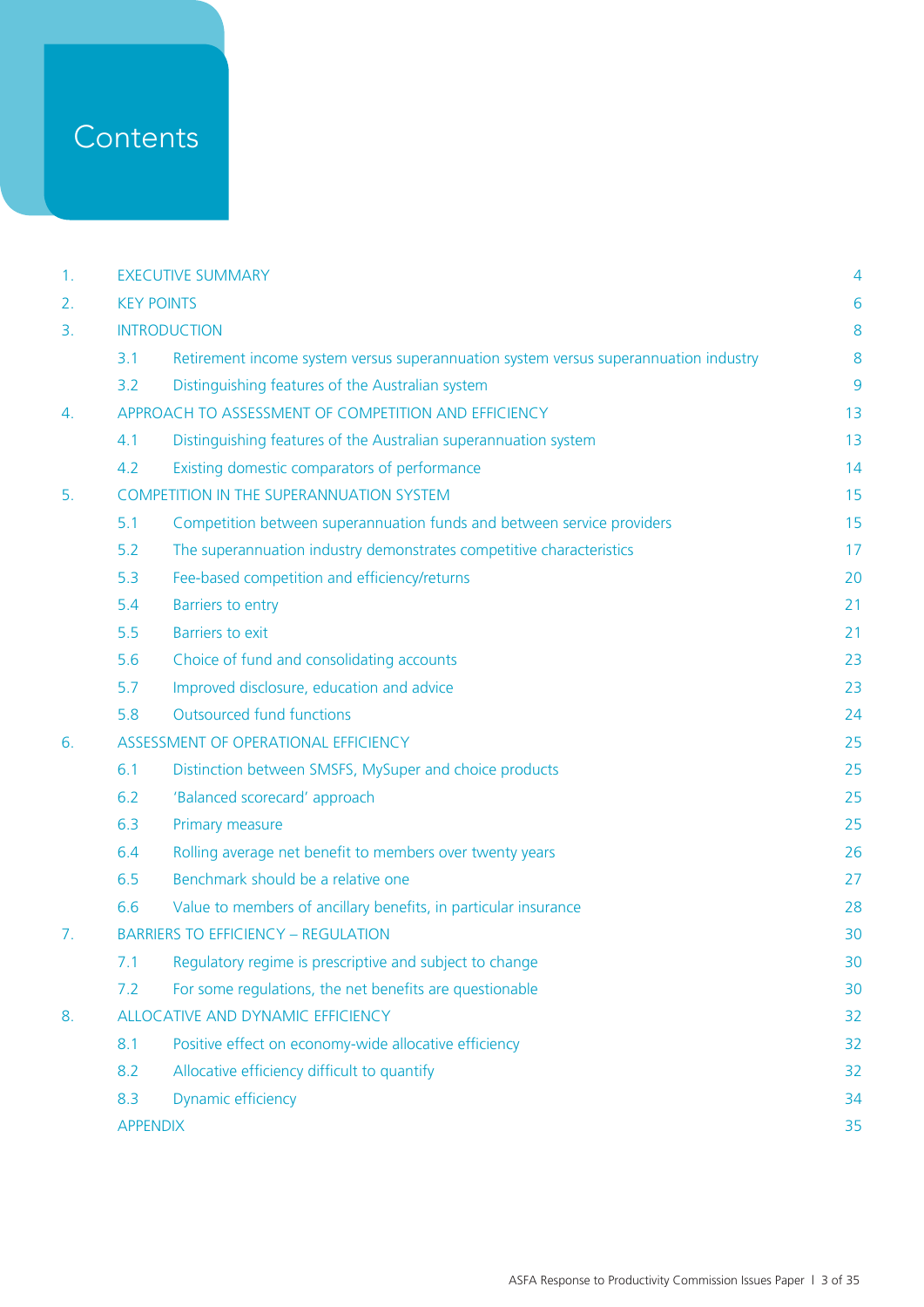# 1.Executive summary

ASFA welcomes the opportunity to make a submission to the Productivity Commission's Study into Superannuation Efficiency and Competitiveness.

It is vital that the superannuation system is a competitive, efficient, and dynamic. As the keystone of the retirement income system it is crucial to ensuring Australians have adequate income in retirement. Accordingly, it is imperative that retirement income policy and the regulatory framework are developed in consideration of, and support, the objective of the system. In ASFA's view, the primary objective of the superannuation system is to ensure that all working Australians save for their retirement throughout their working life to achieve an adequate level of income throughout retirement. Superannuation also plays an important role as a source of funding for the economy.

When assessing competition and efficiency it will be important to make the distinction between the retirement income system (which includes social security), the superannuation system (which includes policy and regulatory setting) and the superannuation industry (the providers of superannuation products).

Measuring competition and efficiency in superannuation is a challenging task.From a practical perspective, the complexity and heterogeneity of both the system and the industry means it is difficult to determine the degree of competition and system-wide efficiency. The diverse mix of participants, while demonstrating a healthy level of competition, means that efficiency should be assessed in discrete groups - the choice and default (MySuper) segments of the APRA regulated superannuation system as well as Self-Managed Superannuation Funds (SMSFs).

Furthermore, if comparisons are to be made with overseas jurisdictions, there will be a need to recognise the distinguishing features of the Australian superannuation system that make it materially different to other jurisdictions.

The superannuation system bears the hallmarks of a competitive system as there are relatively low levels of market concentration. Initiatives such as choice of fund, member investment choice and MySuper have served to further enhance competition.

In assessing efficiency, it is important to focus on the value and benefits delivered to members, not just the fees and costs. Accordingly we advocate that a balanced scorecard approach be adopted, which examines the outputs/benefits delivered as well as the inputs/costs. This may necessitate a mix of quantitative and qualitative assessment.

While we believe the optimum approach is a balanced scorecard (which we are intending will be covered in a subsequent submission) as a first, and possibly primary, measure we suggest an approach that combines inputs and outputs. The prime outcome which superannuation providers need to deliver is net investment returns (after all investment and administration fees, operational costs, indirect costs and taxes), which assists fund members to accumulate sufficient superannuation savings to generate an adequate income in retirement. We refer to this in this submission as the '*net benefit*' to members. For an individual on average earnings, with contributions made during a full working life, the *net benefit* will account for around 70 per cent of the value of their total amount at retirement.

Accordingly, we propose that one method for assessing the value to fund members provided by the superannuation industry could be to examine the average *net benefit* to members, measured over a rolling twenty year period, across all MySuper products. Given forecasts with respect to investment market performance over the foreseeable future, we believe that a benchmark for MySuper products of *net benefit* of CPI growth plus a margin of 2.5 percent may be appropriate.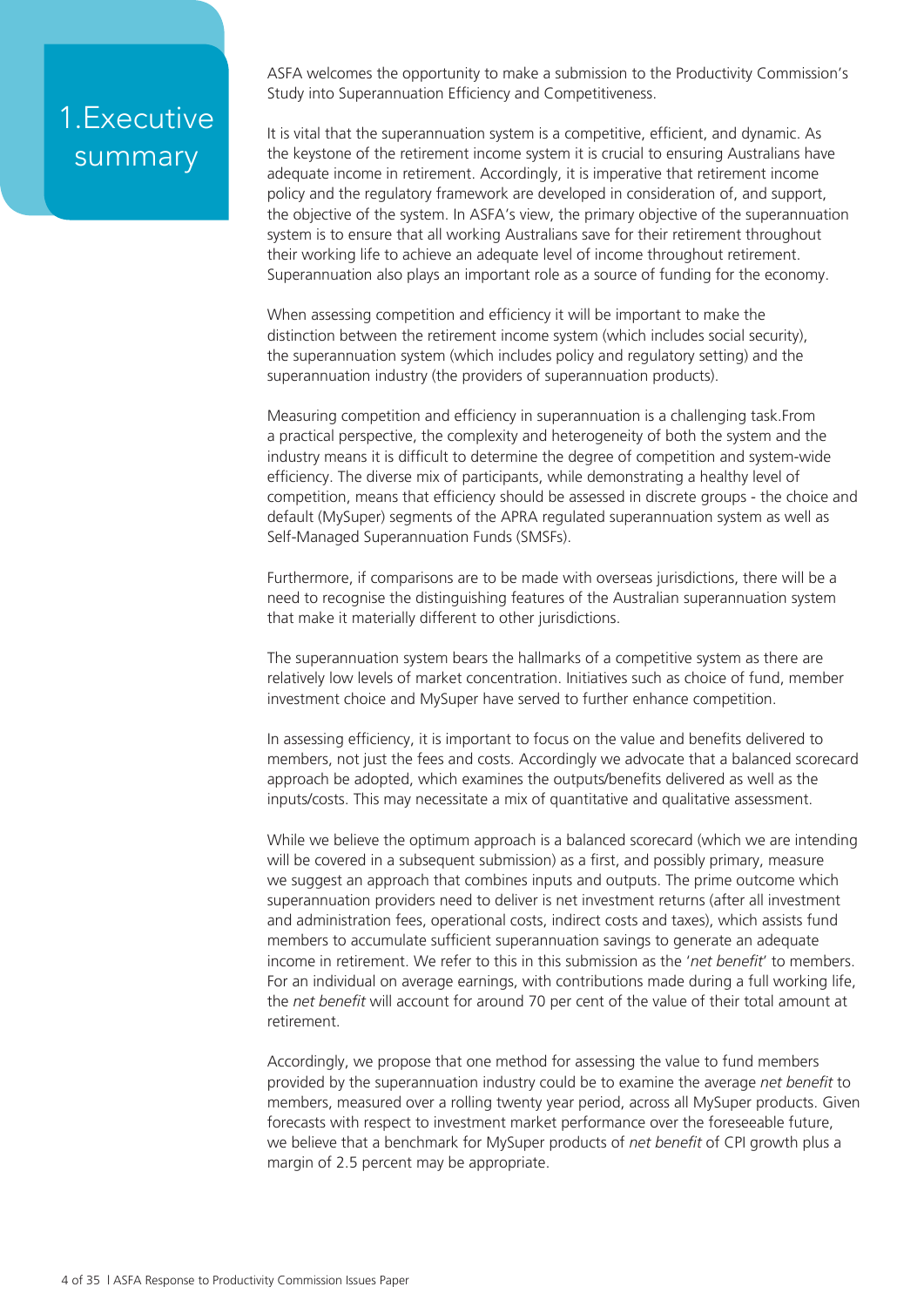In relation to a balanced scorecard approach, the provision of insurance in particular will need to be incorporated into any assessment of system efficiency. Importantly, for the majority of members, this is provided on a default, opt out, basis, and provides fund members and their beneficiaries with valuable, cost effective, protection against the financial hardship which can be caused by disability or premature death. It also serves to reduce significantly the level of underinsurance in the economy.

Other key outputs which should be considered in efficiency analysis include the provision of advice to fund members and improvements in the ease of doing business, especially web-interactivity, for both for members and employers.

ASFA considers that continual improvements in efficiency are crucial to the future success of the industry.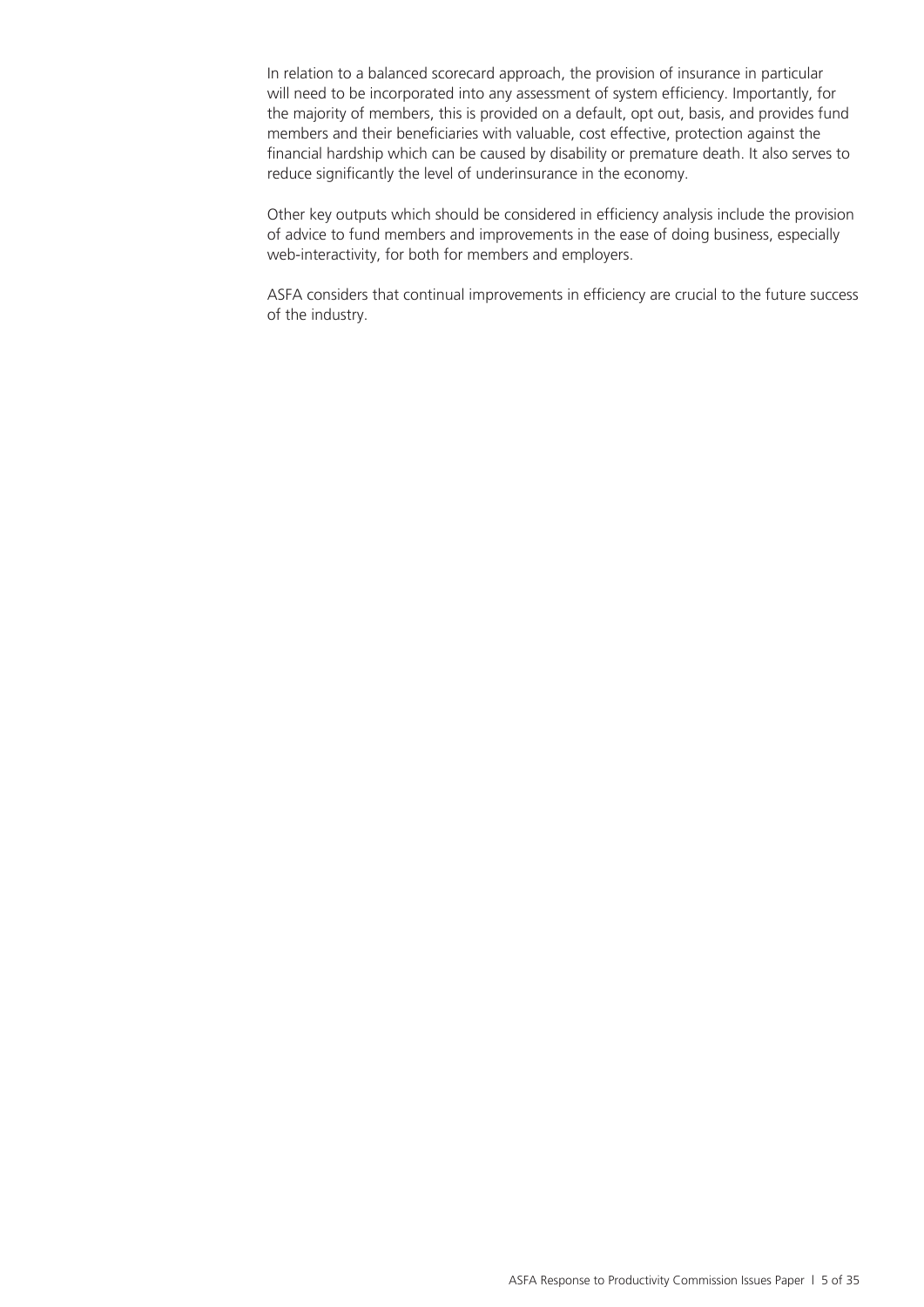# 2. Key Points

### Introduction

- 1. When measuring competition and operational efficiency it will be important to make the distinction between;
	- the retirement income system;
	- the superannuation system; and
	- the superannuation industry.
- 2. There are distinguishing features of the Australian superannuation system, including
	- the heterogeneity of superannuation providers;
	- its relatively high exposure to growth and alternative assets;
	- its relative immaturity;
	- the high proportion of members in defined contribution products:
	- the range of ancillary services, including default life insurance cover, provided by APRA funds;
	- the volume and complexity of regulatory requirements.

### Approach to assessment of competition and efficiency

- 1. The distinguishing features of the Australian superannuation system make international comparison difficult.
- 2. There are a number of domestic comparators of fund performance which may prove useful.

### Competition in the superannuation system

- 1. Competition within the superannuation system differs between retail (superannuation providers to consumers) and wholesale (service providers to superannuation providers) and so should be assessed separately.
- 2. The superannuation industry demonstrates the characteristics of a competitive market.
- 3. Fee-based competition can lead to lower fees, but this will not necessarily lead to higher efficiency/net returns.
- 4. There are some barriers to entry for APRA-funds, though these are necessary to maintain the integrity of the system.
- 5. There are a number of barriers to exit for funds, which include the absence of on going capital gains tax relief, potential to inherit liabilities and legacy products.
- 6. Most members have the option to choose their fund and there are minimal barriers to consolidating superannuation accounts.
- 7. Improved disclosure is likely to improve members' engagement and increase demand-side competitive pressure.
- 8. Use of outsourced service providers enables economies of scale.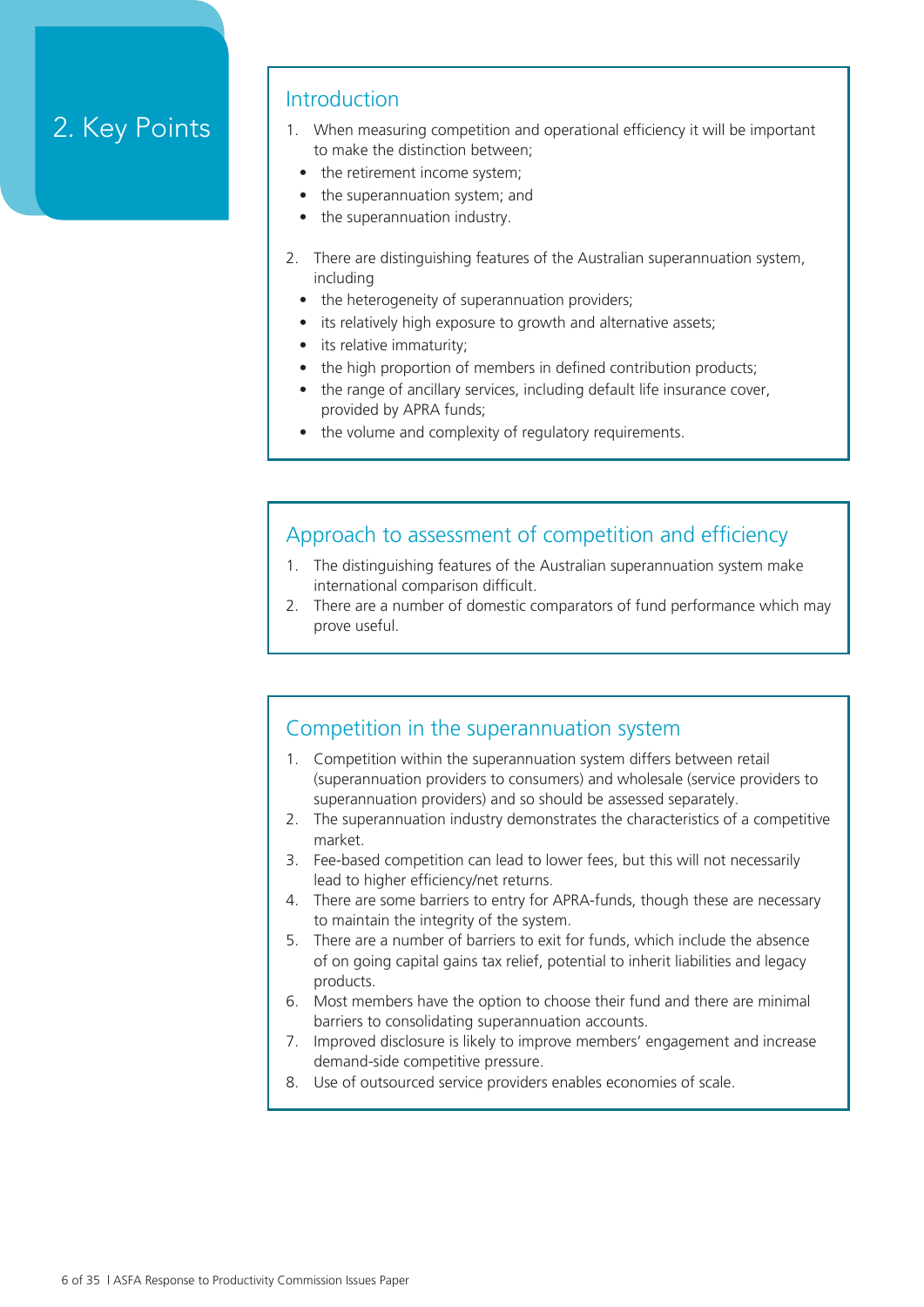### Assessment of operational efficiency

- 1. SMSFS should be excluded from any assessment of operational efficiency, and MySuper and choice products should be assessed separately.
- 2. Assessment should use a 'balanced scorecard' approach.
- 3. A primary measure of efficiency is *net benefit* to members (net returns after deduction of investment and administration fees, costs and taxes).
- 4. Average *net benefit* to members, on a rolling-twenty-year basis, across MySuper would be an appropriate indicator.
- 5. Given the volatility of investment markets, the benchmark should be a relative one, not an absolute.
- 6. In addition, consideration should be given to the value to members of ancillary benefits, in particular insurance.

### Barriers to efficiency – regulation

- 1. The regulatory regime is highly prescriptive, and has been subject to significant change. The regulatory framework and constant change has resulted in significant ongoing compliance and implementation costs.
- 2. There are a number of examples of regulation where the net benefit is questionable.

### Allocative and dynamic efficiency

- 1. The superannuation system has a positive effect on economy-wide allocative and dynamic efficiency, including on national savings.
- 2. Assessment of allocative efficiency is more suited to qualitative, rather than quantitative, analysis.
- 3. Dynamic efficiency could be assessed through an innovation lens.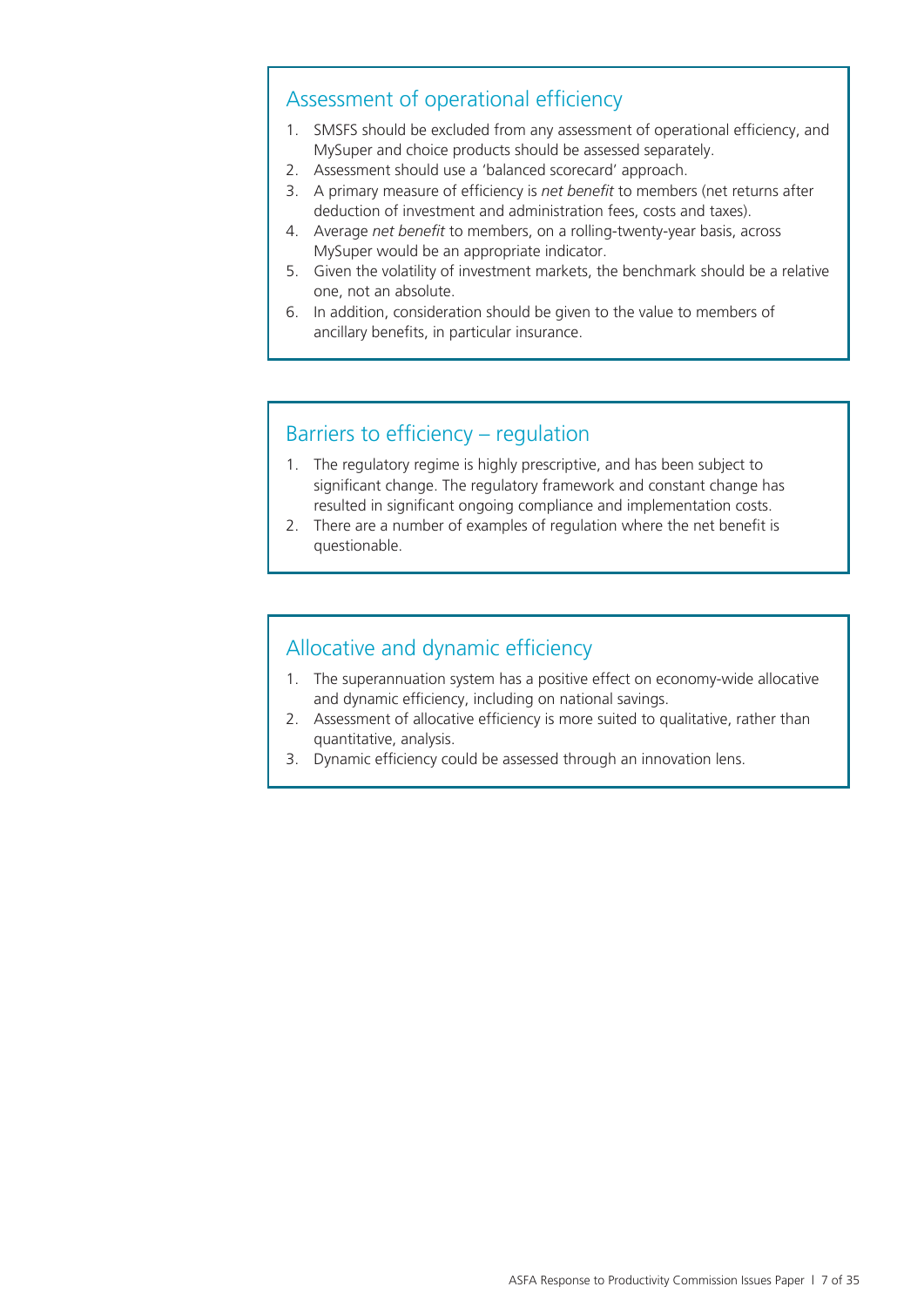# 3. Introduction

#### **Key points**

- 1. When measuring competition and operational efficiency it will be important to make the distinction between;
	- the retirement income system
	- the superannuation system; and
	- the superannuation industry.
- 2. There are distinguishing features of the Australian superannuation system, including:
	- the heterogeneity of superannuation providers;
	- its relatively high exposure to growth and alternative assets;
	- its relative immaturity;
	- the high proportion of members in defined contribution products;
	- the range of ancillary services, including default life insurance cover, provided by APRA funds;
	- the volume and complexity of regulatory requirements.

### 3.1 Retirement income system versus superannuation system versus superannuation industry

When measuring competition and operational efficiency it will be important to make the distinction between: -

- the *retirement income system* which comprises both superannuation and social security measures, such as the age pension;
- the *superannuation system* which is broader than the providers of superannuation and incorporates policy and tax settings and the regulatory framework;
- the *superannuation industry* which refers to superannuation providers.

The *retirement incomes system* is the 'big picture' – it is this which ultimately delivers retirement income to Australian retirees. It comprises: -

- superannuation funds, which provides retirement income streams and lump sums;
- social security measures, such as the age pension and concessions for retirees;
- any income from employment post retirement.

Both the inputs and outputs are largely a function of government policy settings and, as such, any benchmarking would reflect this.

The *superannuation system* is broader than just the providers of superannuation. It extends to policy settings and the regulatory framework. This includes such matters as: -

- the scope and rate of the superannuation guarantee regime;
- tax settings which affect the rate of voluntary contributions and the net end benefits to members;
- regulatory requirements, which impose various obligations on superannuation providers.

As the outputs of the superannuation system – superannuation funded income stream and lump sums – are more a function of government policy and tax settings than anything else, any benchmarking of the superannuation system as a whole would reflect this.

The *superannuation industry* comprises the superannuation providers – the superannuation funds themselves. While their inputs and outputs are affected by government policy settings, regulatory requirements and the performance of investment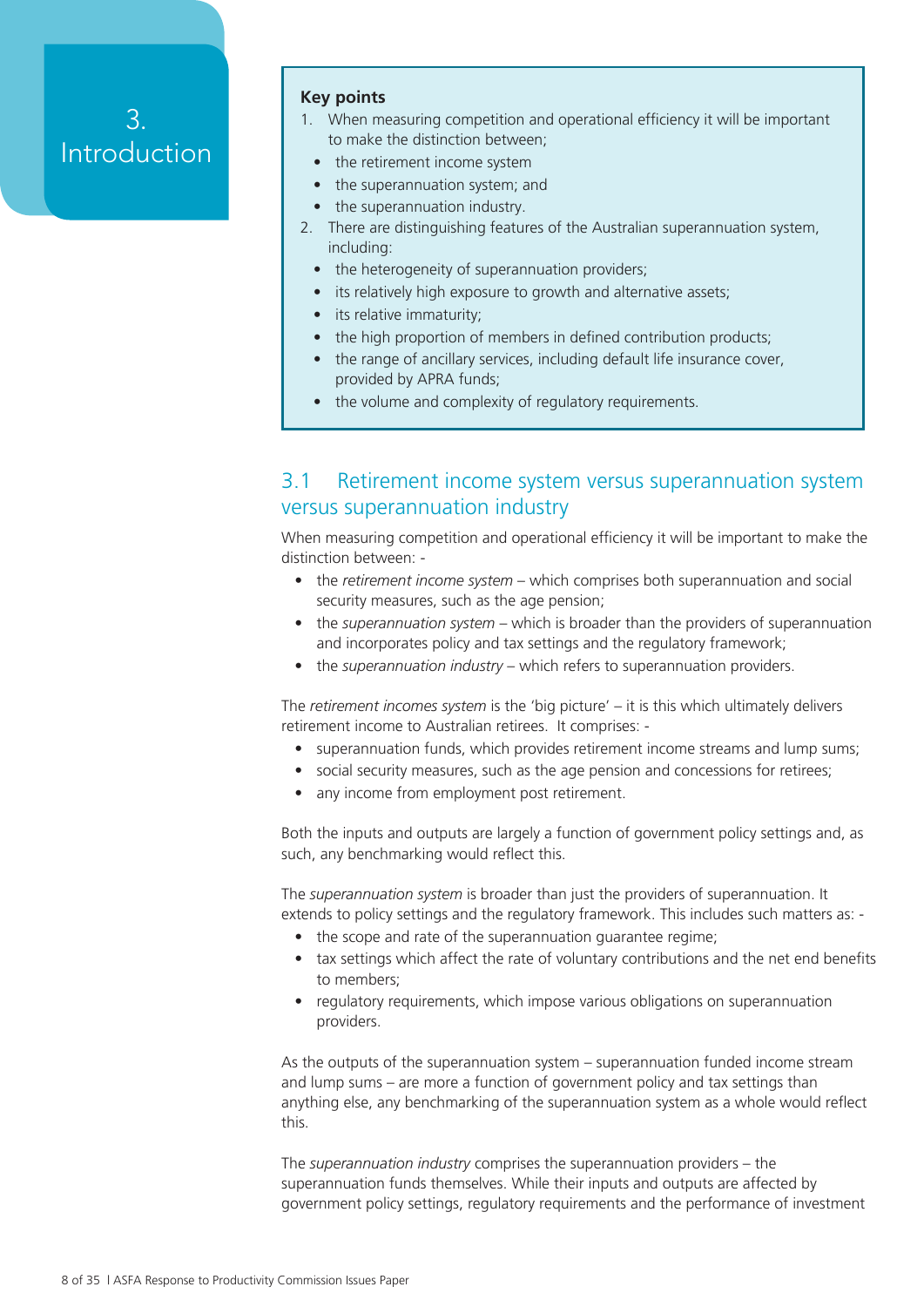markets (and to a lesser extent the insurance market), providers nevertheless have a degree of control and influence over their outputs. Within regulatory constraints, trustees are able to design their product offerings, including the provision of ancillary services, and to determine their expenditure and the fees charged. Accordingly, while some of the influences on outputs are beyond the control of the providers, benchmarking could be performed with respect to the output of superannuation providers.

Though it would be appropriate to assess allocative and dynamic efficiency at the system level, operational efficiency should only be assessed at the industry level.

### 3.2 Distinguishing features of the Australian system

There are a number of features which distinguish the Australian superannuation system from overseas pension systems.

#### **3.2.1 Heterogeneity of superannuation providers**

Superannuation in Australia is provided both publically and privately. Most public sector schemes originally were pure or hybrid defined benefits schemes – most defined benefit schemes have been closed to new members and over 90 per cent of members are in accumulation schemes (see 3.2.4 for more details).

Privately provided superannuation is heterogeneous, with providers falling into one of three main types of superannuation product offering: -

- *• SMSFs* where all of the members are also trustees and control all decision-making;
- *• choice products* which members have chosen to acquire to meet their needs for investment choice, tailored insurance and/or other services;
- *• MySuper* which are chosen by employers as 'default' funds for their employees, in the absence of employees making an individual choice as to their superannuation fund.

Not only do these three different types of superannuation product reflect markedly different business models, more importantly they reflect significantly different degrees of member choice and control.

In an SMSF, all of the members are also trustees of the fund. Consumers tend to be attracted to setting-up an SMSF because it provides the trustee(s)/member(s) with unfettered control (apart from regulatory constraints) over their investment and divestment decisions. This not only includes specific asset selection but also the timing of both acquisition and disposal, which can have significant implications with respect to capital gains tax. As trustees of SMSFs make all of the decisions with respect to the operations and investments of the SMSF they control the inputs/expenditure and have maximum influence over the investment outcomes.

Consumers generally select a 'choice product' offered by APRA-regulated funds in order to direct their investment allocation. This can range from selecting to invest different proportions of their account balance and contribution in-flow across a range of 'pre-mixed', diversified investment options offered by the trustee, through to wrap and platform type products where members are able to choose to invest and divest in specific assets. On occasions, consumers may also have tailored insurance or some other ancillary service offering. Members of choice products generally pay a higher fee than MySuper members (but generally significantly less than the cost of an SMSF). For those members in wrap/platform type products, who choose to invest/divest in specific assets, the incurrence of transaction-based costs, such as buy/sell spreads, brokerage and stamp duty, is within their control. In the same way as SMSFs, the investment returns received by members of a choice product are a function of their individual investment decisions.

MySuper products are designed for 'default' members who do not make an active decision as to which superannuation fund to join to have their compulsory employer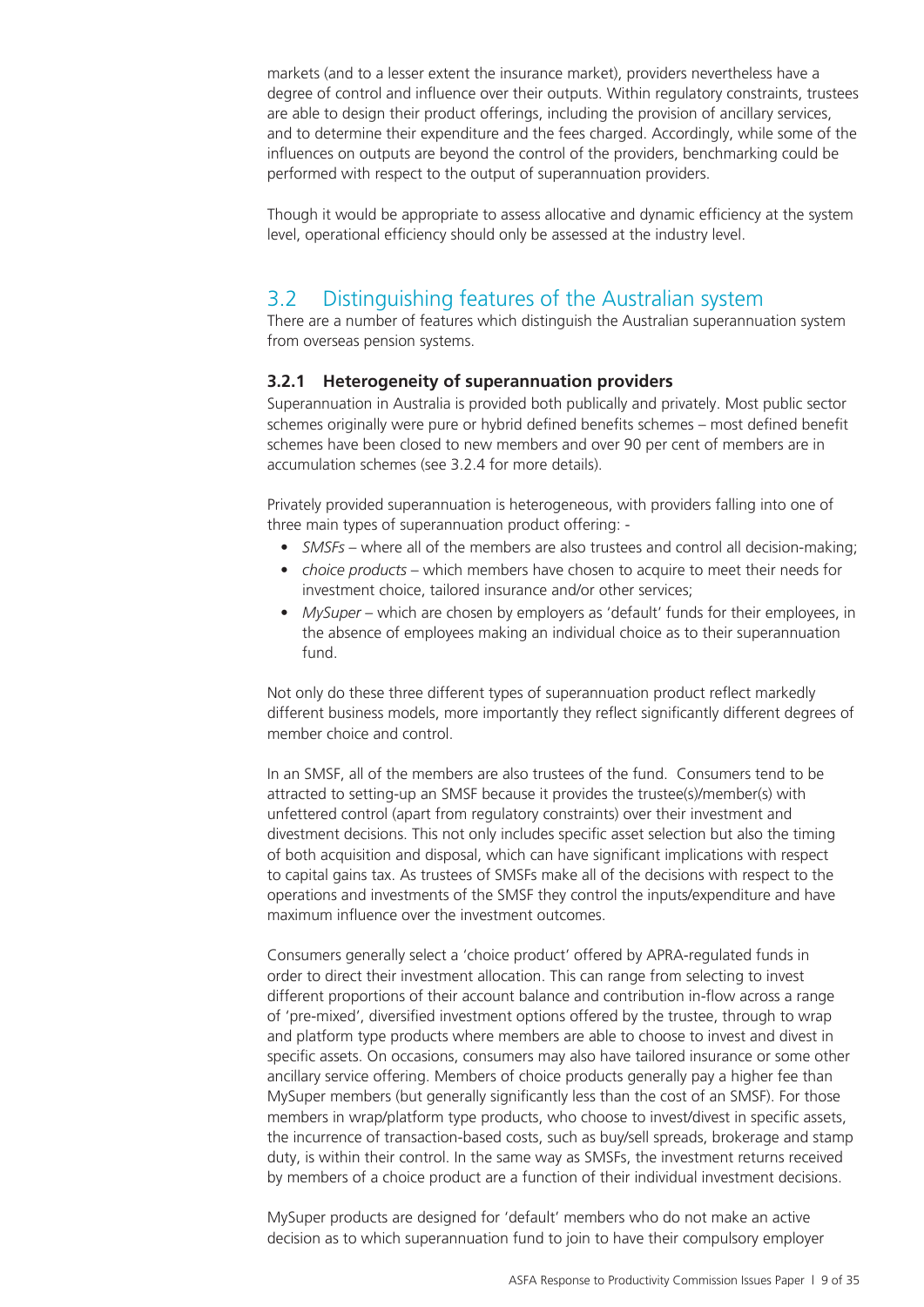contributions paid into. A Registrable Superannuation Entity (RSE) licensee must apply to APRA for authority to offer a MySuper product, which involves an assessment of the design of their MySuper product. There are a number of specific legislative requirements, which must be met when designing a MySuper product, including that a RSE licensee generally may only offer one MySuper product.

#### In summary: -

- with respect to SMSFs consumers actively choose to run an SMSF and make all of the investment and operational decisions;
- with respect to choice products the consumer makes the investment decisions with respect to their benefit, while the provider makes the (non-investment) operational decisions with respect to the product;
- with respect to MySuper products the provider makes all of the investment and operational decisions.

These are three distinctly different business and operational models.

Given this, any benchmarking of operational efficiency should also make the distinction between SMSFs, choice products and MySuper.

Accordingly: -

- SMSFS should be excluded from any assessment of operational efficiency;
- MySuper and choice products should be assessed separately, especially as the investment outcomes of MySuper products are a function solely of provider decisions, while the investment returns of choice products are a function of individual member decisions.

#### **3.2.2 Relatively high exposure to growth and alternative assets**

In aggregate, Australian superannuation fund assets have a relatively high allocation to growth and alternative assets, including overseas assets, compared with defensive assets.

By way of example, in Australia fund exposure to: -

- equities is around 46 per cent. This compares to 10 per cent in South Korea, 12.5 per cent in Chile and 38.2 per cent in the US;
- bonds is around 10 per cent. This compares to 45 per cent in Chile and 65 per cent in Denmark.

Australian superannuation funds tend to invest relatively greater proportions in asset classes such as direct and indirect property and infrastructure.

This has two main consequences – it tends to produce higher returns over the long term but it is also more expensive.

#### **3.2.3 Relative immaturity of the system**

Australia's (near) universal superannuation system only began with award superannuation in the mid-eighties and culminated with the introduction of the Superannuation Guarantee (SG) in 1992. The SG was phased in gradually from three percent and did not impose nine per cent (the previous maximum) on all employers until 2002, where it remained until 2013. It still does not apply to the self-employed or those earning under \$450 per month.

This means that most people retiring still have not been contributing to superannuation for the whole of their working lives. It will not be until around 2040 that the system will reach maturity.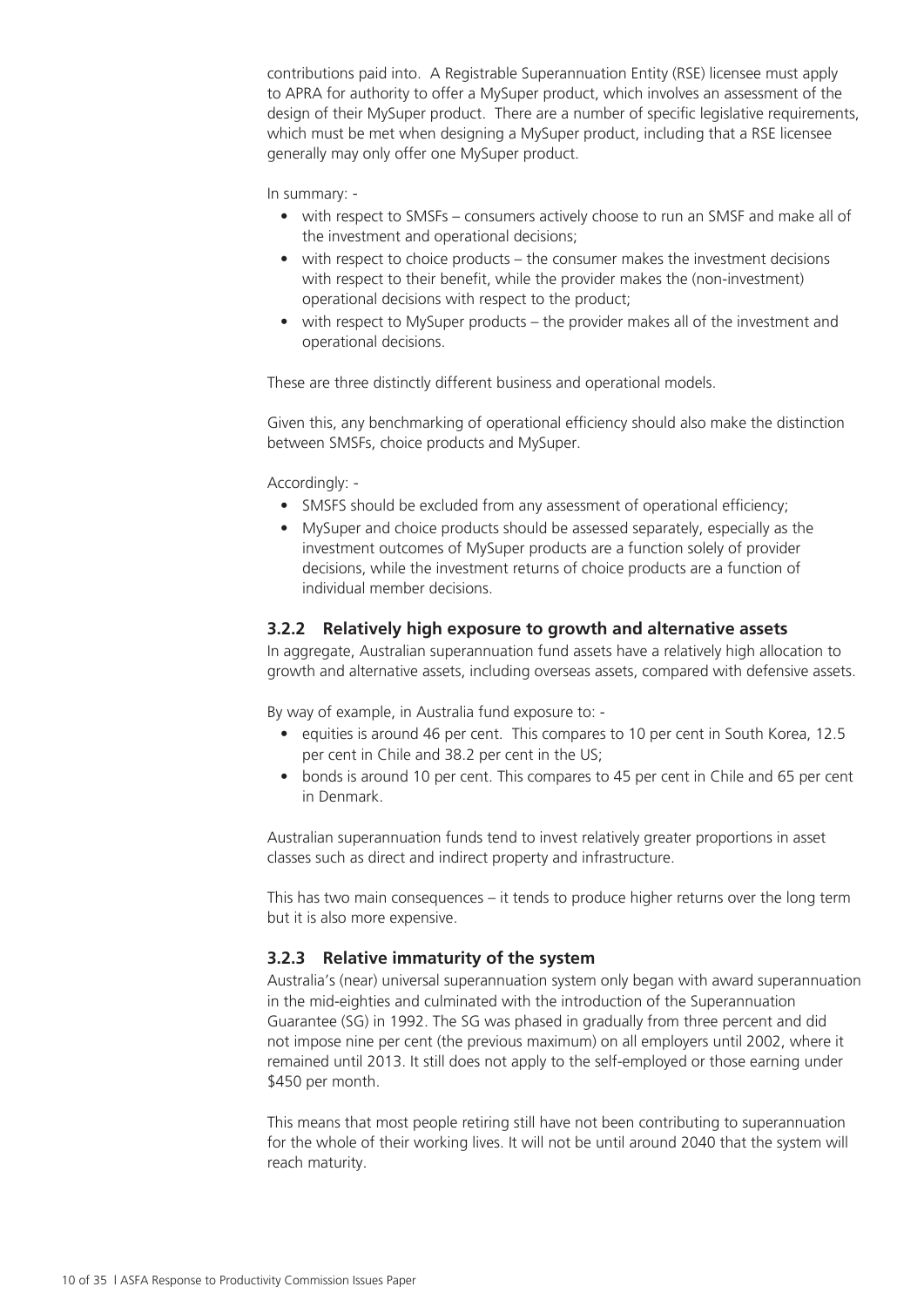#### **3.2.4 High proportion of members in defined contribution products**

The Australian system is marked by the high proportion of members whose benefits are in accumulation accounts, as opposed to being a defined benefit.

There are significant consequences for a member in a defined contribution product: -

- in the accumulation phase
- they bear the investment risk (as opposed to the employer in a defined benefit scheme);
- if they die/are disabled prior to retirement they receive only their accumulation to date (unless there is insurance);
- in the retirement/draw-down phase
- they bear the investment risk (as opposed to the employer);
- they bear the longevity risk (as opposed to the employer);
- they bear the cost of the fund directly (unless the employer subsidises).

Around 90 per cent of current members of superannuation funds are in defined contribution schemes and that percentage will gradually increase in the future, as practically all new employees will only be able to become a member of a defined contribution scheme.

#### **3.2.5 Range of ancillary services - in particular insurance**

APRA regulated superannuation funds offer a range of ancillary services, the most important of which is insurance.

As a result of the advent of defined contribution superannuation (as referred to in Part 3.2.4 above) there was a need to provide separately for death or disability prior to retirement.

In the event of death or disablement in a defined benefit fund, the member generally received a benefit, which reflected their 'future service component', not just their past service. In a defined contribution fund, without insurance cover, all that a member/ dependants would receive would be the amount accumulated to date. This could leave the member/dependants at a material financial disadvantage, especially if the death/ disability occurred relatively early in the member's working life. To ameliorate this outcome insurance cover, generally on a default, 'opt-out', basis, was introduced.

The provision of insurance provides significant benefit to fund members – it is relatively cost effective when compared to life insurance sold by insurance brokers. Importantly, the fact that in MySuper and some choice products insurance cover is provided as a default, without relying on members making a conscious decision and taking action to acquire it, ensures a far higher degree of coverage than would otherwise be the case.

Currently, superannuation group life insurance arrangements amount to:

- 71 per cent of total death sums insured in the community;
- 88 per cent of total and permanent disability sums insured;
- 59 per cent of total income protection/salary continuance/total but temporary disability benefits insured.

Despite the wide member coverage provided through superannuation funds, the level of underinsurance remains high. Rice Warner estimates that the median level of life cover meets about 60 per cent of the basic needs for average households – and for families with children it is a much-lower proportion of needs.

#### **3.2.6 Extent of outsourcing**

The Australian superannuation system is characterised by a high degree of outsourcing to third party service providers, especially with respect to administration and investment management.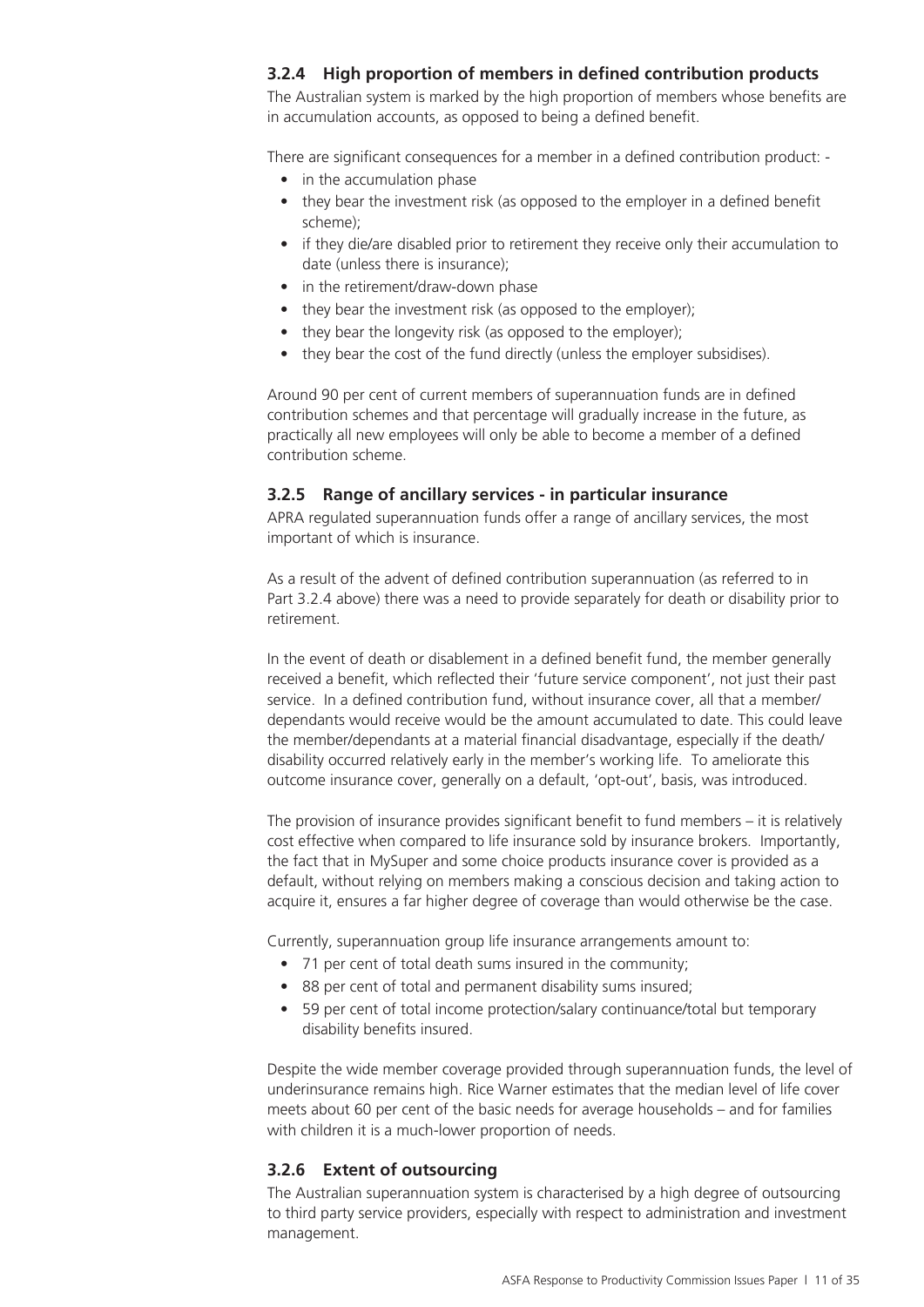#### **3.2.7 Volume and complexity of regulatory requirements**

The regulatory regime with respect to superannuation is voluminous, highly prescriptive and has been subject to significant, on-going change, over the past twenty years. This has necessitated the implementation of multiple changes in superannuation and tax settings, as well as in other portfolios/legislation.

Furthermore, the regulatory environment is complex. For example, trustees (other than SMSFs) must deal with three main regulators: -

- the Australian Prudential Regulation Authority (APRA) regarding the governance of the fund/product;
- the Australian Securities and Investment Commission (ASIC) regarding conduct of the provider and disclosure to consumer;
- the Australian Taxation Office (ATO) regarding the range of complex taxation requirements – both at fund and member level.

There are three major sets of primary and subordinate legislation with which superannuation funds must comply: -

- the *Superannuation Industry (Supervision) Act 1993*;
- the *Corporations Act 2001*;
- the *Income Tax Assessment Acts (1936 and 1997)*.

In addition, there are a host of other regulatory obligations contained in legislation as diverse as the *Anti-Money Laundering and Counter-Terrorism Financing Act 2006*, the *Privacy Act 1988* and the *Family Law Act 1975*.

The range of regulatory obligations and requirements imposes material ongoing compliance costs on the various entities in the superannuation system. Changes to the regulatory regime impose further significant implementation costs – frequently necessitating material changes to information technology systems, to processes and procedures and to consumer disclosure material, and also requiring funds to develop and deliver training to staff.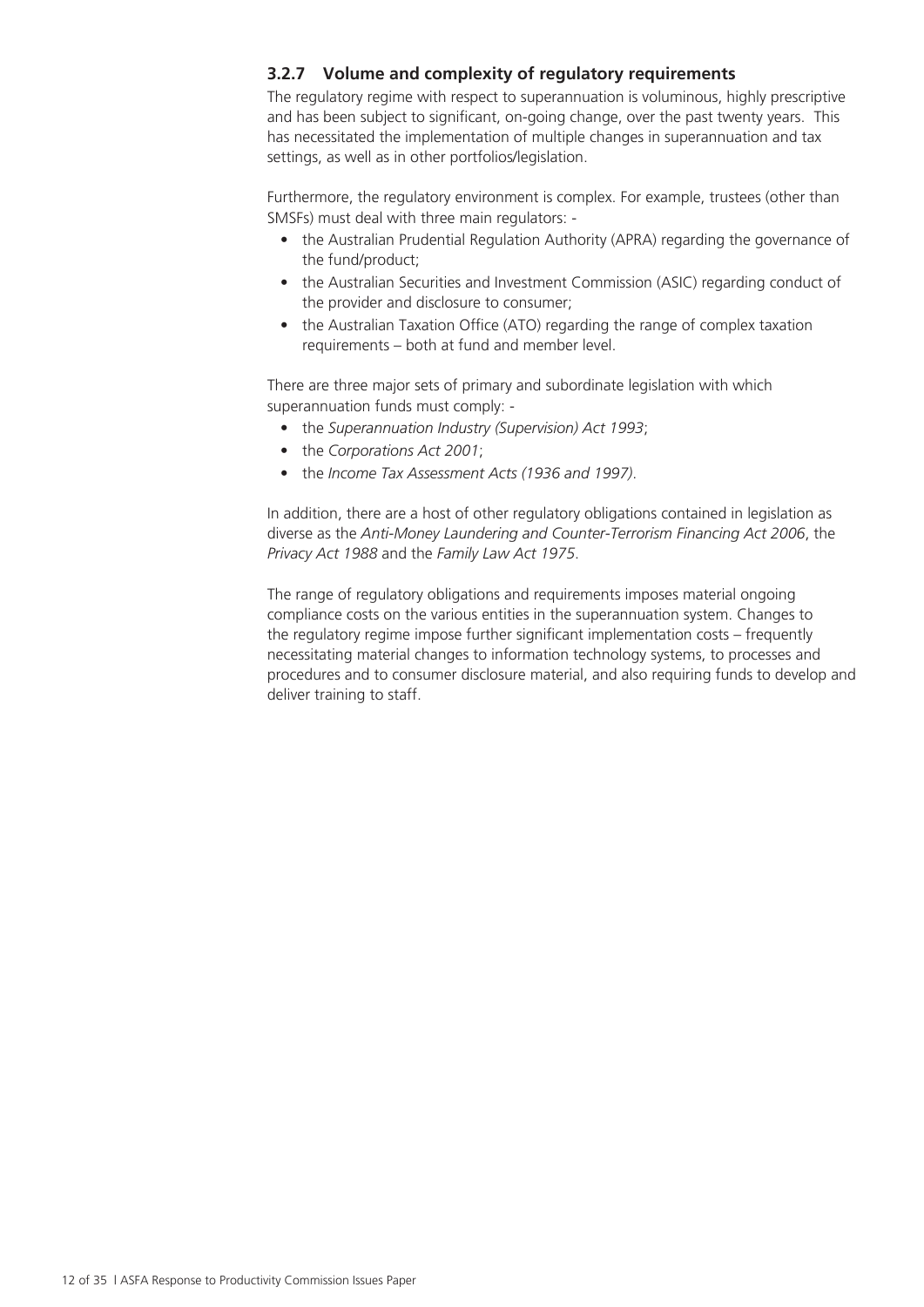4. Approach to assessment of competition and efficiency

#### **Key points**

- 1. The distinguishing features of the Australian superannuation system make international comparison difficult.
- 2. There are a number of domestic comparators of fund performance, which may prove useful.

### 4.1 Distinguishing features of the Australian superannuation system

The distinguishing features of the Australian superannuation system make international comparisons difficult. The main challenges in comparing the performance of the Australian superannuation system with retirement systems in other jurisdictions are that the Australian system does not operate to a standard model and is relatively complex, as outlined in Part 3.2.

Though there are number of international comparators of system performance, these have significant limitations:

- the measures typically are contextual. Countries' systems vary markedly across many dimensions – for example, the relative size of the public and private components, the degree to which private systems are compulsory and the degree of system maturation;
- in general, the measures do not abstract from factors that are outside the control of the system;
- further, by their nature, the measures are not granular enough to assess competition or efficiency adequately.

The OECD's *Pensions at a Glance* publication contains a comprehensive set of performance indicators that encompass pension system coverage and adequacy. However, for the reasons stated above, direct comparisons based on such indicators can draw misleading conclusions.

The OECD's roadmap for the good design of defined contribution pension plans is a useful high-level benchmark against which to assess Australia's defined contribution system.1 This is, however, a qualitative framework for benchmarking performance rather than a quantitative framework.

The Issues Paper suggests the Melbourne Mercer Global Pension Index (Mercer Index) as a possible source of international comparison. It is important to note that many of the measures contained in the index are affected by government decisions and policy settings, which are outside of the control of individual pension and superannuation funds. Accordingly, it is important to note that the Mercer Index measures the Australian superannuation system, not the superannuation industry.

That said, the Mercer Index is the best international proxy for system performance available at the moment. In the most recent index, Australia ranked highly in terms of the overall index, being third after Denmark and the Netherlands (in a sample of 25 countries). With regard to the index sub-components, Mercer ranked Australia's system first for adequacy, fourth for long term sustainability and third for integrity. Areas for improvement highlighted by Mercer include higher labour force participation at older ages and some aspects of superannuation system design. It is important to note that the areas for improvement are outside the control of the superannuation industry – they instead form part of the retirement income system.

<sup>1</sup> As approved and endorsed by the OECD Working Party on Private Pensions in June 2012.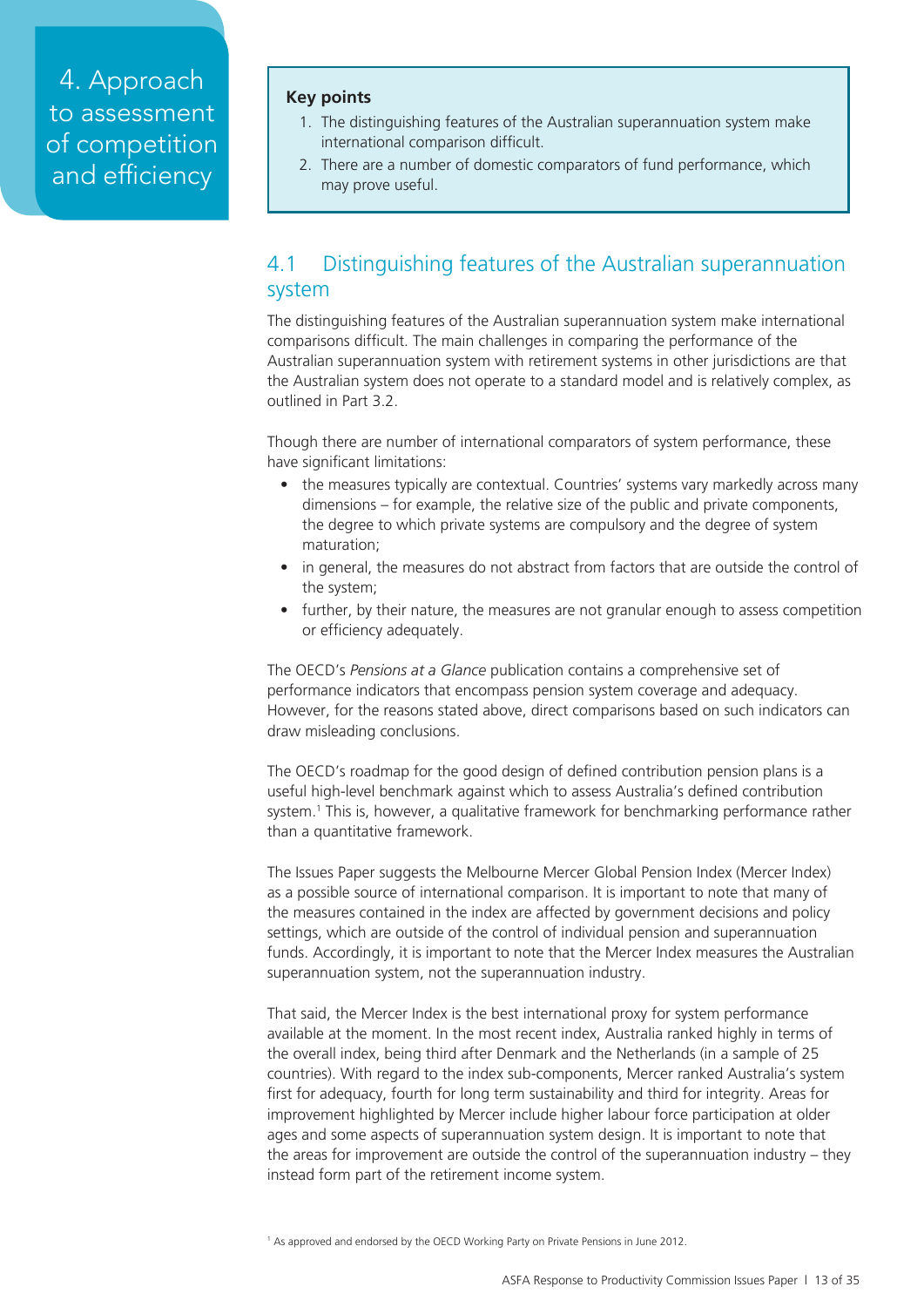### 4.2 Existing domestic comparators of performance

Existing domestic comparators of entity (fund) performance may be useful.

There are a number of organisations operating in Australia that undertake activities that, broadly speaking, involve the rating of superannuation funds.

The major agencies in Australia are Canstar; Chant West; Lonsec; Mercer; Morningstar; Rainmaker; Rice Warner; SuperRatings and Zenith.

Typically, ratings are based on quantitative and qualitative assessments of a range of fund characteristics. Ratings usually rank funds from 'top' to 'bottom' based on a set of criteria that have been chosen and weighted by the particular ratings agency. Each agency has a different ratings structure. Examples of rating agency methodology are in Appendix 1.

The approached adopted in designing the various composite measures utilised by ratings agencies are relevant to this study. For example, the SuperRatings composite measure incorporates fund inputs and outputs and, as such, could be interpreted as a proxy for fund efficiency. On occasions the rating agency makes available data, relating to the various components of the ratings, which can makes the measure even more useful.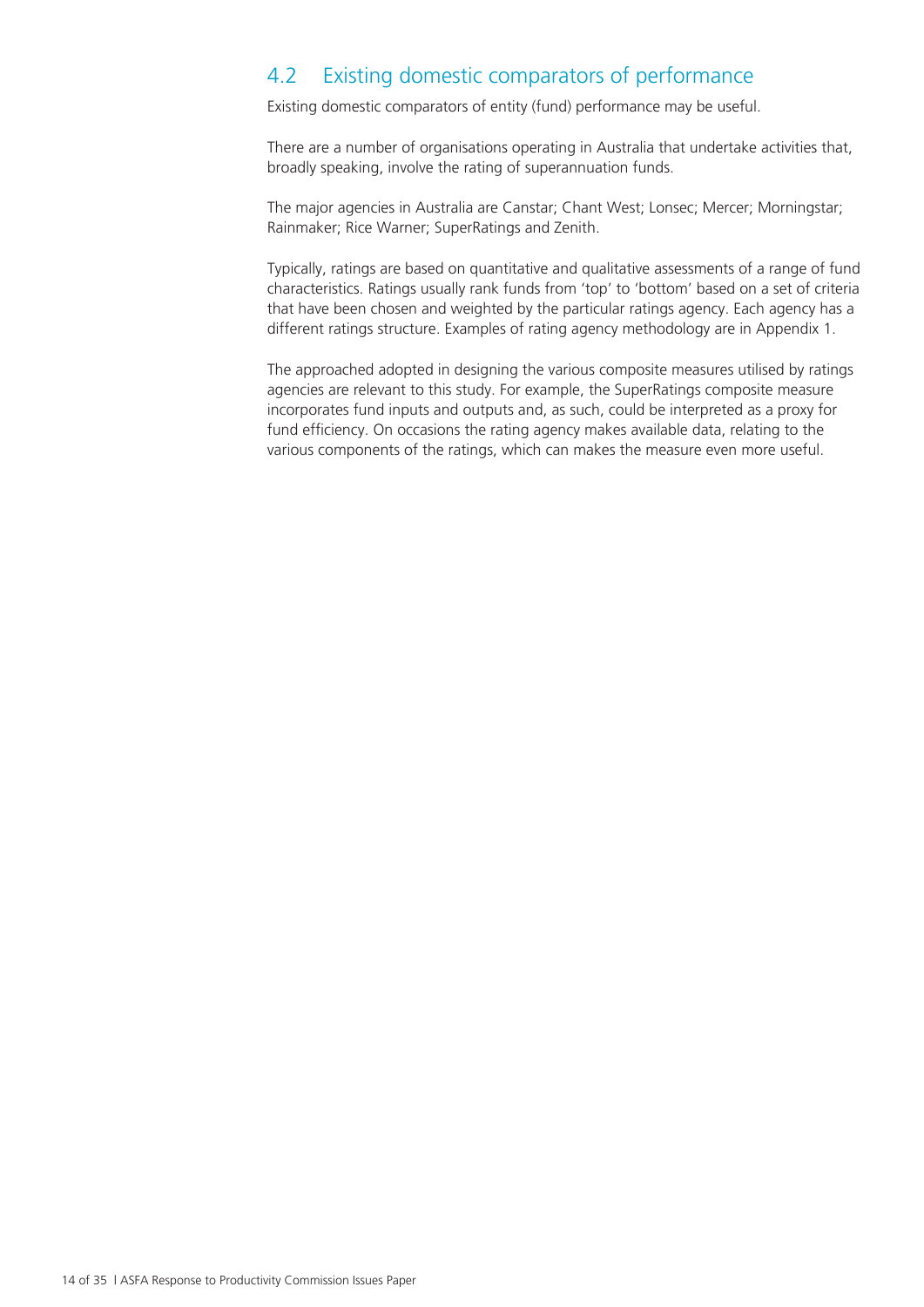### 5. COMPETITION IN THE **SUPERANNUATION SYSTEM**

#### **Key points**

- 1. Competition within the superannuation system differs between retail (superannuation providers to consumers) and wholesale (service providers to superannuation providers) and so should be assessed separately.
- 2. The superannuation industry demonstrates the characteristics of a competitive market.
- 3. Fee-based competition can lead to lower fees, but this will not necessarily lead to higher efficiency/net returns.
- 4. There are some barriers to entry for APRA-funds, though these are necessary to maintain the integrity of the system.
- 5. There are a number of barriers to exit for funds, which include the absence of on going capital gains tax relief, potential to inherit liabilities and legacy products.
- 6. Most members have the option to choose their fund and there are minimal barriers to consolidating superannuation accounts.
- 7. Improved disclosure is likely to improve members' engagement and increase demand-side competitive pressure.
- 8. Use of outsourced service providers enables economies of scale.

### 5.1 Competition between superannuation funds and between service providers

Competition within the superannuation system is complex. The system comprises a diverse mix of entities that are connected through vertical and horizontal relationships. At the industry level, the superannuation value chain comprises a variety of market interactions, which encompass fund members, superannuation funds, superannuation providers and service providers. The nature of competition within these markets differs markedly. With respect to funds, there is a diverse mix of fund types (Box A).

The nature of competition throughout the superannuation value chain varies markedly. In some parts of the value chain, market conditions approach those of a perfect competition model – for example, in the market for wholesale investment management. In other parts, non-price competition is more dominant. This is particularly the case in the market for choice members where there are competitive responses such as product differentiation.

The differences between the retail and wholesale markets mean that separate competition assessment should occur with respect to each market.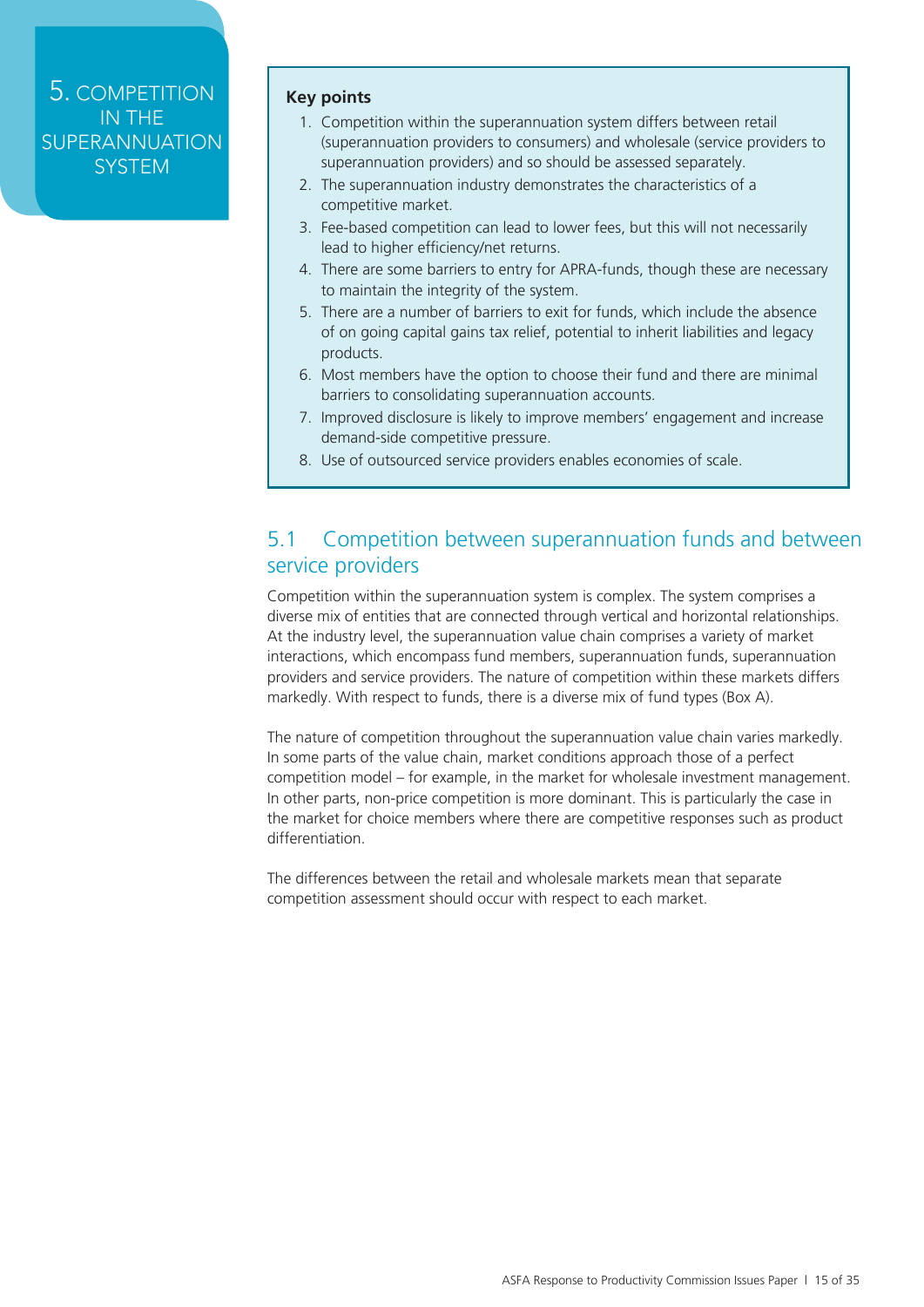### Box A: Fund type

In broad terms, there are two main types of funds: -

- APRA-regulated funds, which can be categorised into corporate funds, industry funds, public sector funds and retail funds; and
- SMSFs, which are a unique feature of the Australian system, allowing superannuants to manage their superannuation monies.

Table 1 shows the structure of the superannuation industry as at 30 June 2015. The table shows that there are significant differences between the major segments of the superannuation industry.

|               | <b>No. entities</b><br>(000) | No. accounts<br>(1000) | <b>Assets</b><br>(\$billion) | Ave. account<br>(5000's) |
|---------------|------------------------------|------------------------|------------------------------|--------------------------|
| Corporate     | 34                           | 346                    | 54                           | 146                      |
| Industry      | 43                           | 11,303                 | 434                          | 36                       |
| Public Sector | 38                           | 3,524                  | 351                          | 97                       |
| Retail        | 146                          | 13,751                 | 537                          | 39                       |
| Small funds*  | 559,286                      | 1,054                  | 592                          | 562                      |

#### **Table 1: Industry structure, 30 June 2015**

*Source: APRA Annual Superannuation Bulletin.*

*\*Comprising SMSFs (largely) and small APRA funds (non-RSEs).*

The industry has evolved markedly over recent decades (Table 2). With respect to APRA-regulated funds, the number of players in the superannuation industry has declined, nevertheless market concentration remains relatively low. At the same time there has been a shift in the composition of fund types, away from corporate funds towards industry and retail funds.

#### **Table 2: Changing industry structure**

| Fund type     | <b>Number of entities</b> |         |  |  |
|---------------|---------------------------|---------|--|--|
|               | 1995                      | 2015    |  |  |
| Corporate     | 4,211                     | 34      |  |  |
| Industry      | 152                       | 43      |  |  |
| Public Sector | 97                        | 38      |  |  |
| Retail        | 541                       | 146     |  |  |
| Small funds*  | 100,447                   | 559,286 |  |  |

*Source: APRA Annual Superannuation Bulletin*

*\*Comprising SMSFs (largely) and small APRA funds (non-RSEs).*

These changes in numbers reflect the fact that:

- a large number of corporate funds have closed or consolidated into master trust arrangements (retail) or industry funds;
- the number of industry funds has reduced by more than two-thirds since 1995, as has the number of retail funds. This is largely the result of mergers, as players have looked to increase scale to help drive operating efficiencies;
- the number of small funds, more specifically SMSFs, has risen markedly.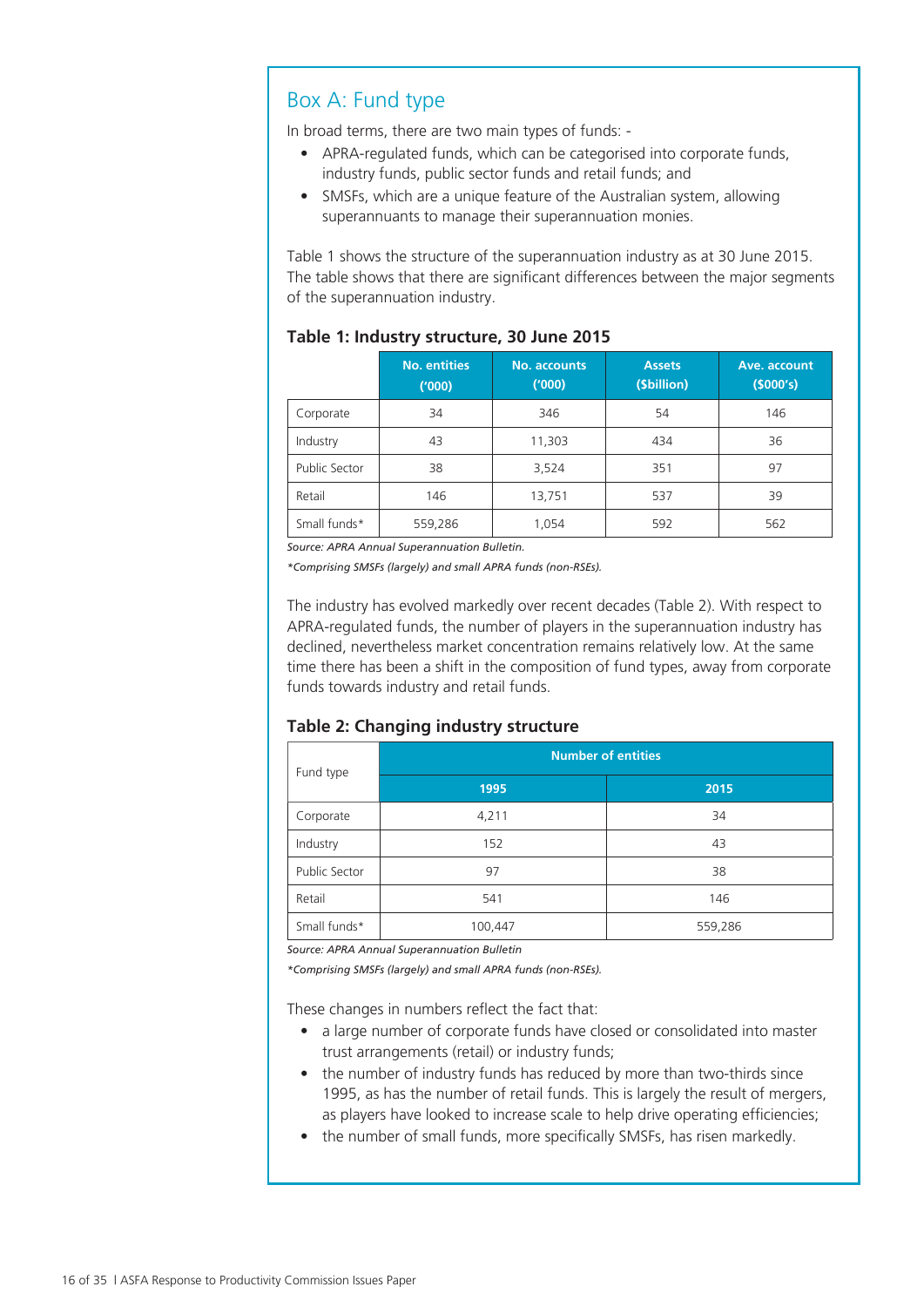### 5.2 The superannuation industry demonstrates competitive characteristics

#### **5.2.1 Competition for members**

When you look at the competition by superannuation providers for members a high degree of competition can be seen.

#### **5.2.1.1 Default**

In the market for default fund members funds compete for employers' business. This can include competition through tender processes, generally undertaken by larger employers for their default (MySuper) fund or corporate sub-plan. Industry funds account for the largest share of the default market, though the retail segment is increasing its share.

The tender process generally is performed on a 'balanced scorecard' basis, looking at the value and benefits delivered to members. Fees are but one of the factors that employers take into account – they also consider returns, the provision of insurance and advice, the range of services available to members and service standards.

Competition has resulted in both retail and industry superannuation funds tailoring their offerings. In particular, retail superannuation funds have responded by developing directly distributed superannuation products.

#### **5.2.1.2 Choice**

Funds in the market for choice members compete by differentiating their products and services to attract customers. Features include the ability to exercise investment choice across a range of investment options, the ability to tailor insurance and the availability of other services such as advice and web-interactivity.

This reflects the broad range of consumer preferences when it comes to making investment decisions, such as differences in risk appetite, financial resources and needs, which often reflect the member's stage of life. The degree to which funds meet consumers' preferences is a crucial indicator of industry performance.

In particular, industry and retail funds compete for choice members with marketing focused on fees and returns. The increase in superannuation products directly marketed to consumers over the internet, rather than through a financial intermediary, has increased the role of price competition even at the level of the individual consumer.

#### **5.2.1.3 SMSFs**

SMSFs are an alternative to APRA-regulated funds, and represent a significant source of competition for retail and industry funds with respect to choice members. The number of SMSF funds has grown strongly over the last few decades, up five-fold since 1995.<sup>2</sup>

APRA-regulated funds have responded to competition from the SMSFs by offering 'SMSF like' products that enable members to direct investment into specific assets, such as equities and term deposits.

#### **5.2.2 Low degree of concentration in the superannuation market**

Despite substantial consolidation over the past few decades, Australia's superannuation industry is marked by the range and diversity of suppliers and the role of niche/boutique players. This is in contrast to some domestic markets (Box B).

There are a large number of APRA regulated superannuation funds in the Australian system – around 260 funds with at least five members. $3$ 

2 APRA Annual Superannuation Bulletin 3 APRA Annual Superannuation Bulletin.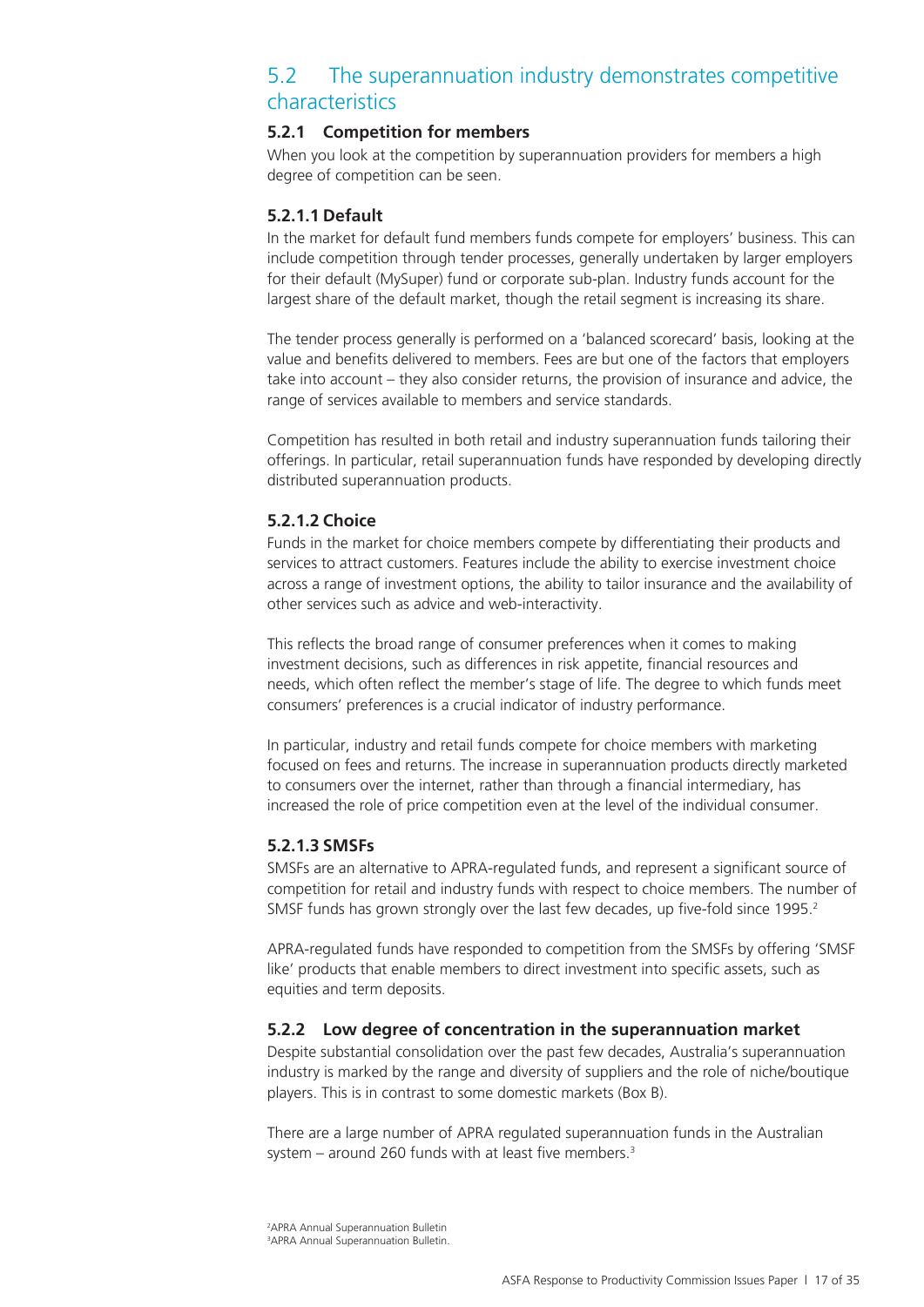Market concentration is relatively low. The top four funds account for only around 20 per cent of the market. The Herfindahl Hirshman Index for superannuation funds (2.8 per cent in 2012) is well below the benchmark for industry concentration (15 per cent).4

### Box B: How does market concentration in the superannuation system compare with other domestic markets?

Compared with most other domestic industries, the superannuation market in Australia is marked by the range and diversity of suppliers, and relatively low levels of market concentration.

There is significant market concentration in a number of key retail markets. In the Australian grocery market the top four entities account for around 75-80 per cent of the market. In petrol, six entities control over 90 per cent of the market. Retail electricity markets differ from state to state, with the number of retailers ranging from five to one.

#### **5.2.3 Margin compression among APRA-regulated funds over the last decade.**

For superannuation funds, margins are the excess of fees over expenses. A general decline in margins over time, all else being equal, would indicate ongoing competitive pressure in the superannuation industry.

Arguably, margins are a better indicator of competition than fees or expenses alone. Fees reflect expenses and higher expenses can reflect additions to/improvements in products and services.

Research undertaken by Rice Warner shows that, in broad terms, APRA-funds have experienced margin compression over the past decade. In particular, Rice Warner estimates that the margin in superannuation fees over expenses has declined by 11 basis points over this period. Rice Warner attributes this reduction to competition amongst funds to reduce fees, relative to competitors, and the increasing market share of allprofit-to-member funds.<sup>5</sup>

In terms of fund segments, the margins of retail funds have reduced at a rate around double the industry average. Rice Warner suggests that this reflects greater competition for members with the introduction of choice of fund in 2005.6

This margin compression among APRA-regulated funds over the last decade is evidence of a healthy level of competition.

#### **5.2.4 Product and service innovation**

Product and service innovation, as well as innovations to suppliers' internal processes, are indicators of a dynamic competitive environment.

New products and services provide a point of difference between funds. Innovations in products and services are an indicator of a healthy and dynamic competitive environment.

4 Qu, J.Z. 2014, 'An efficiency study of the Australian superannuation industry', http://www.apra.gov.au/AboutAPRA/WorkingAtAPRA/ Documents/Zhiwei-Qu-2013.pdf).

5 This is detailed in ASFA's initial submission to the Financial System Inquiry (*ASFA 2014, Financial System Inquiry: submission, March*). 6 For details, see ASFA 2014, *Response to the Financial System Inquiry Interim Report*, August 2014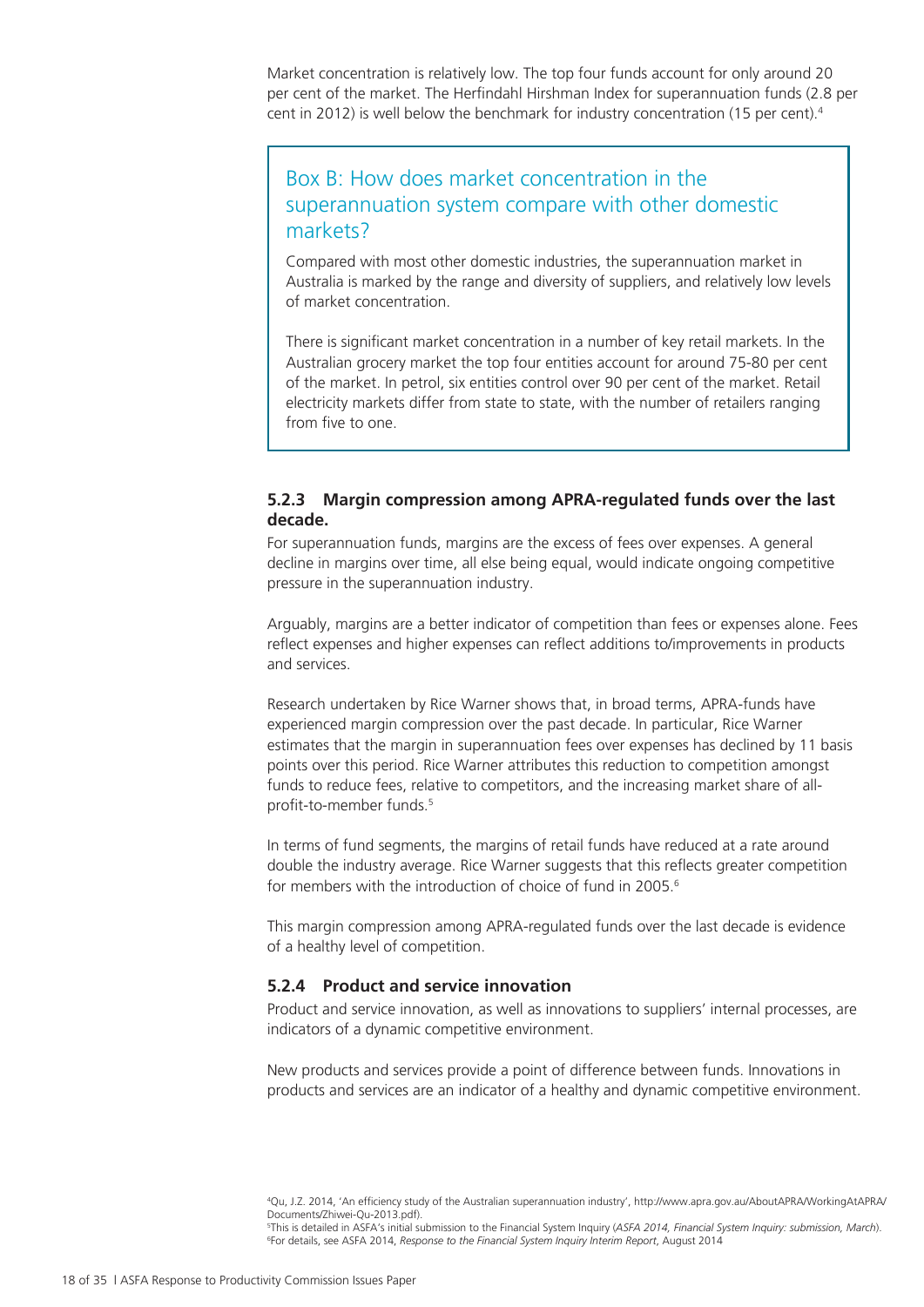In recent years there has been innovation in superannuation products, both at the fund level and with respect to product features. Examples include: -

- more targeted, bespoke products and services ongoing developments in data analytics and associated technologies are enabling funds to build and distribute financial products and services in a more targeted and efficient way to better meet consumers' needs;
- better member engagement, for example, through web-based tools, such as calculators; web-based education and intra-fund and scaled advice; and through easier electronic access to accounts – including the use of mobile applications linked to superannuation accounts;
- use of member data to identify and engage with members with respect to tailored advice – graduated advice provides members with the advice that they need when they need it, while minimising funds' expenses;
- as the retirement products market matures, funds will compete by offering services and products at a segmented, more individualised, basis.

Competition in future will be driven by those funds which better understand the retiree member segments. This can include identifying those who prefer professional help and/ or products to manage their cash flow predictably (e.g. a lifetime income stream, with or without advice), compared with those who prefer to direct their own finances – whether through an account-based income stream or a wrap/platform product.

Competition also spurs innovation in the processes of superannuation providers and/or their out-sourced service providers to lower operating expenses and increase operational efficiency. Examples of improved processes in recent years have included:

- streamlined administrative processes, such as enabling member self servicing through web-based platforms;
- centralised trade execution to manage investments and redemptions, to minimise transaction costs and manage tax effectively, especially funds with internal investment functions and external providers of investment management services.

In addition, there have been considerable enhancements to superannuation system efficiency brought about by the introduction of SuperStream, which has markedly improved the efficiency of both rollovers and contributions. The ATO found that employers who implemented SuperStream and completed more than one payment cycle experienced between a 65% (small employers) and 47% (large employers) reduction in time spent in processing their superannuation contributions.<sup>7</sup>

#### **5.2.5 Scale efficiencies are being realised but are masked in aggregate expenses**

Competition drives the search for scale efficiencies. Aside from mergers, this can involve funds out-sourcing certain functions to external service providers to achieve scale economies. In general, fund expenses per member decline with scale but scale benefits do tend to taper off with size.

Though scale economies may be realised – and reflected in downward pressure in some expense categories – the effect of this may be masked by higher expenses in categories that are not subject to scale economies. Indeed, Rice Warner research suggests that recent scale benefit savings have been absorbed by higher regulatory and technology costs, and any remaining is being used to improve product design and service features for members.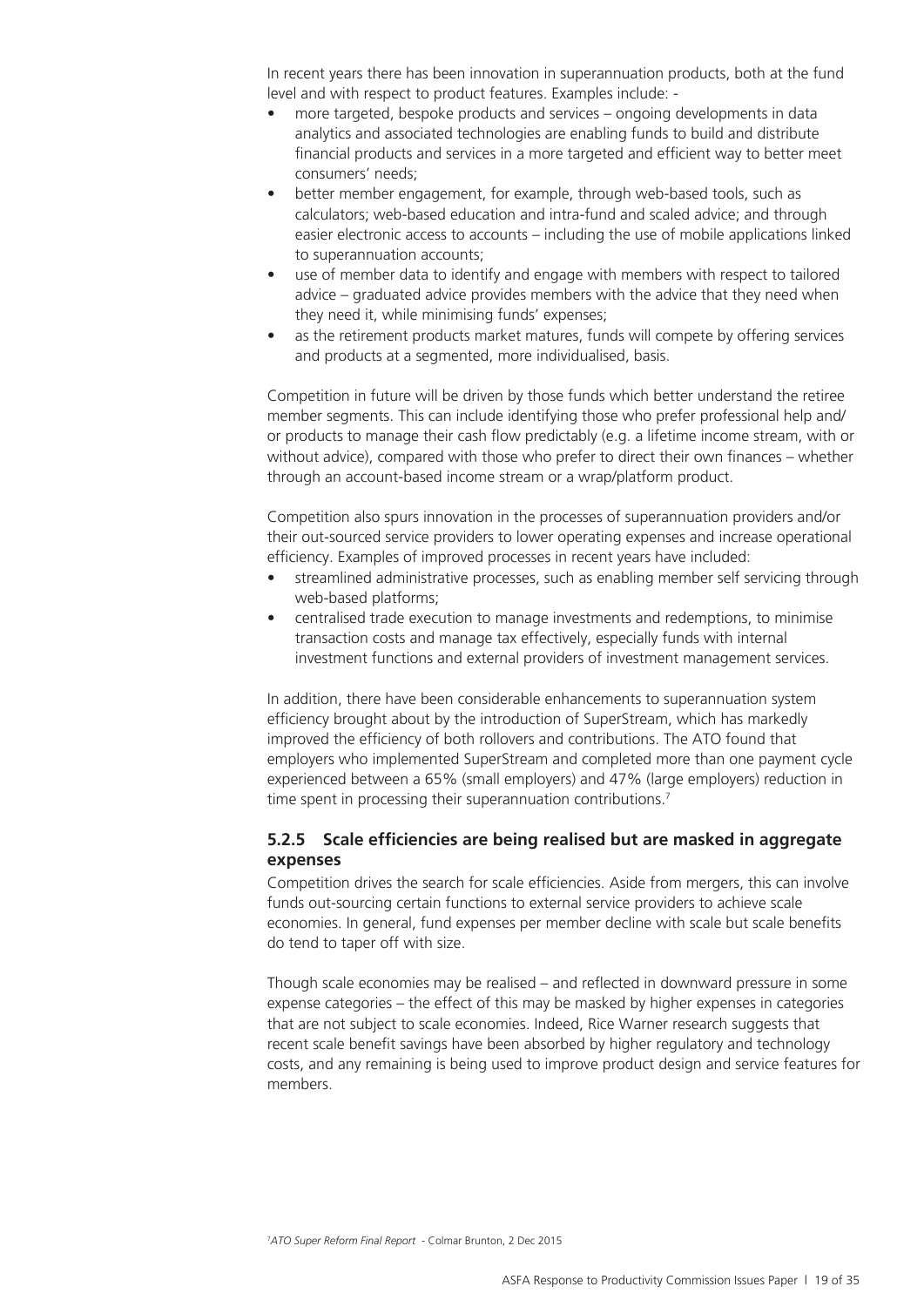### 5.3 Fee-based competition and efficiency/returns

Competitive pricing (fees) paid by members can put downward pressure on fund expenses and margins.

Fund returns (past and potential) are also a source of competition. However, from the point of view of members, comparison of returns is more difficult than for fees – not least because of the inherent uncertainty and volatility of returns.

It should be noted, however, that fee-based competition will not necessarily result in higher efficiency/ returns. Higher investment fees may reflect superior investment strategies, which deliver higher gross and net returns.

Data from SuperRatings shows that, at the fund level, there is little correlation between the SuperRatings' net benefit measure (a proxy for returns, less fees and taxes) and the level of fees charged.

From a system perspective, competition that is focused on fees risks a broad transition among funds to more defensive investment strategies, which are less expensive to operate but generally this comes at the expense of lower returns. It also risks reduced quality and range of services and fewer resources devoted to product development and innovation. This could have long term implications for system outcomes.

In particular, a broad-based shift towards lower-cost, defensive investment strategies (for instance, products with a heavy investment weighting toward bonds and fixed interest) would increase the risk that members' portfolios might diverge from their optimal asset allocations.

Overall, such developments would have implications for system efficiency – both allocative (sub-optimal portfolios) and dynamic.

Competition based on returns that are net of all fees and costs to members would be a superior basis for delivering industry-wide efficiencies.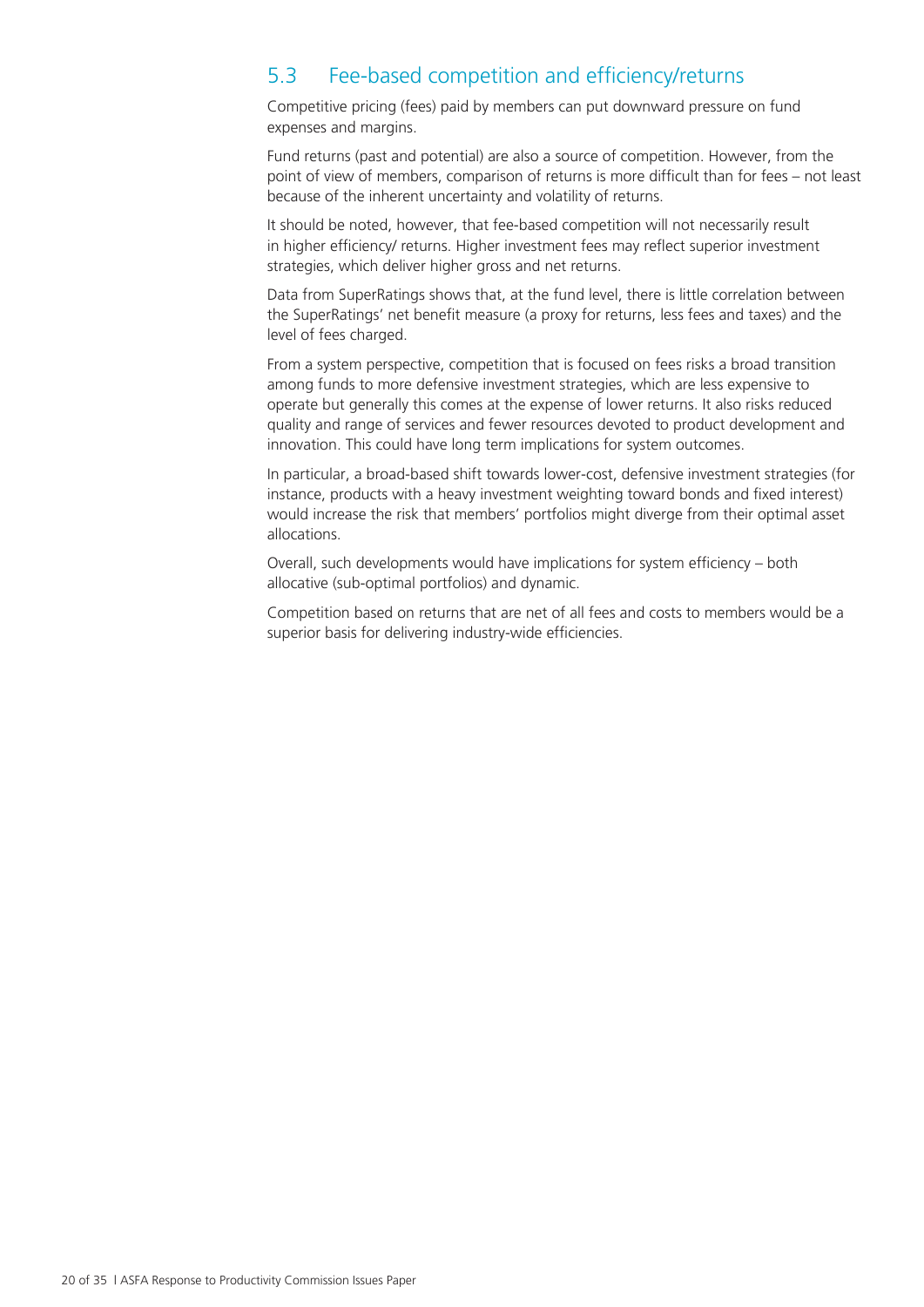### 5.4 Barriers to entry

Barriers to entry do exist but are not a major constraint.

With respect to funds, the main barrier to entry for an APRA-regulated superannuation fund is the need for the trustee to obtain a Registrable Superannuation Entity (RSE) licence from APRA and, depending on the functions performed and services provided, an Australian Financial Services Licence (AFSL) from ASIC. Furthermore, if the fund will be offering a MySuper product, it will need to be authorised by APRA. Given the nature of superannuation, and the fact that it is compulsory, these barriers are appropriate to ensure the quality and appropriateness of providers.

When it comes to scale, in broad terms potential providers in the superannuation system face similar barriers to entry as in many other markets in Australia. In general, a large incumbent fund inherently has advantages over smaller potential entrants.

That said, the extent of outsourcing in the superannuation sector materially reduces a number of the operational barriers to entry via facilitating realisation of scale economies. There are many instances of relatively small superannuation funds outsourcing investment and administration functions to third party service providers. This enables smaller funds to better compete with larger players based on fees and returns, and, given the greater flexibility that outsourcing affords, they can better target the needs of their members.

### 5.5 Barriers to exit

Arguably, barriers to exit are more pervasive and represent a more significant constraint. This includes a number of regulatory barriers that can act to discourage fund mergers.

#### **5.5.1 Fund consolidation**

Fund consolidation can be an indicator of a healthy competitive environment. Consolidation is a means by which funds can realise scale efficiencies and gain cost and other advantages over their competitors.

In the past 10 years there has been a large (around 80 per cent) drop in the number of APRA-regulated superannuation funds, mostly via mergers.<sup>8</sup> Recently, however, consolidation activity has slowed. Reasons for the drop-off in consolidation activity include:

- difficulties in meeting the regulatory requirement to ensure that members receive 'equivalent rights' (on a 'bundled' basis) in their new fund as they did in their old fund;
- the absence of enduring Capital Gains Tax (CGT) relief and other tax issues;
- the risk of inheriting liabilities from the 'transferring-out' fund;
- funds have had to focus on implementing the various regulatory reforms, such that consolidation activity either was bought forward in anticipation of these or, more likely, has been deferred;
- in certain circumstances consolidations may trigger the re-pricing of group risk policies, which could substantially affect members;
- the 'low hanging fruit' has already been taken.

Some of the barriers are explored in more detail below.

#### **5.5.2 Fund level – need for orderly exit**

One of the functions of trust law and the regulatory / prudential framework for the superannuation system is to enable an orderly exit of funds. This helps maintain the integrity of members' savings and participants' confidence in the broader superannuation system.

8 APRA Annual Superannuation Bulletin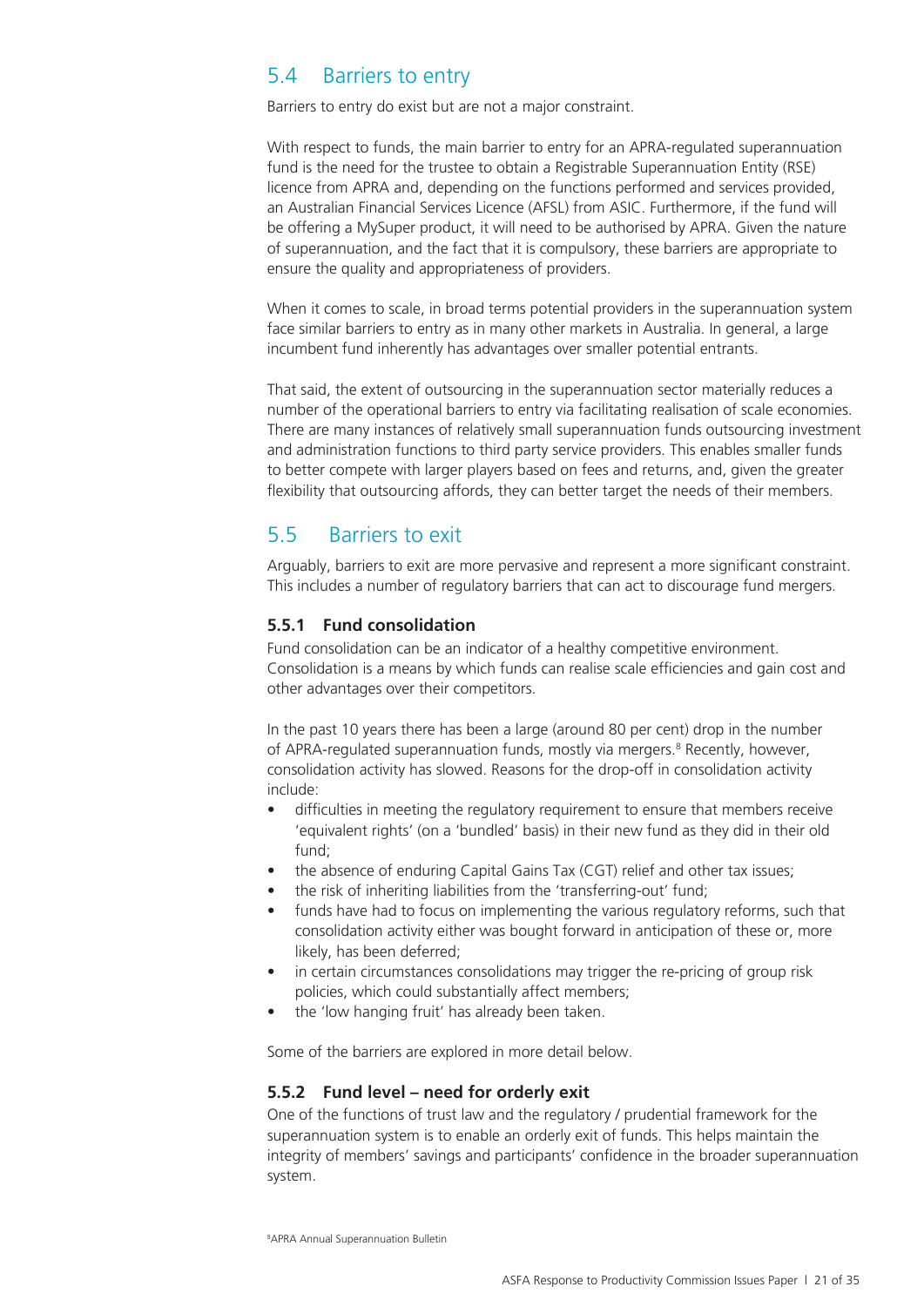The need for an orderly exit, however, represents a major barrier to exit.

Funds that exhibit persistent high net outflows may be operating for longer than otherwise might be the case, where transference of members' monies to another fund would be in the best long-term interests of fund members.

#### **5.5.3 Fund level – absence of on-going Capital Gains Tax (CGT) relief**

The absence of CGT rollover relief creates a significant barrier to fund mergers.

The triggering of CGT events, such as the realisation of otherwise unrealised gains and the inability to carry forward losses, can prevent a trustee from entering into a successor fund transfer arrangement.

In determining whether to merge with another fund, a trustee of a superannuation fund is under a trust law and fiduciary duty to act in the best interests of the members of the fund. As such, the threshold decision as to whether or not to merge is made taking into consideration the various benefits and costs to members of the potential merger – such as CGT.

Depending on the volatility of the market, after a downturn, a fund can carry deferred tax assets of an amount equivalent to 1.5 per cent or more of member account balances, the benefit of which would be lost if a merger were to go ahead without CGT relief. For a member with an average account balance of approximately \$70,000, this could represent a reduction in the value of their superannuation account of over \$1,000.

In such circumstances, the absence of CGT rollover relief may cause the costs to members, through the extinguishment of deferred tax assets, to outweigh the benefits of any proposed merger.

#### **5.5.4 Fund level – other tax issues**

There is a similar issue with respect to the loss of imputation credits due to the deemed disposal of assets and the potential reduction in the 'tax-free component' of some member accounts. These can act as barriers to a superannuation fund merger being agreed.

Further examination of the loss transfer rules may be warranted, especially the look through aspects; there are many losses captured in Pooled Superannuation Trusts held by superannuation funds. If there is a holding in an underlying fund that has deferred tax liabilities, there should be an ability to take that up a proportionate amount into the superannuation fund and transfer it across to the successor fund.

#### **5.5.5 Fund level – risk of inheriting liabilities**

Another barrier to exit is the potential risks and liabilities that the trustee of the 'transferee fund' may be assuming when they transfer members from the 'transferring fund' into their fund.

While in some circumstances this can be remediated through the trustee of the transferring fund providing a warranty to the trustee of the transferee fund, in the majority of cases, as the trustee of the transferee fund is being wound-up, this is of limited value.

#### **5.5.6 Product level – legacy products**

Notwithstanding the benefits of product innovation, various legal and regulatory barriers have often seen products forced to continue where it would be more efficient to rationalise those products. For an individual fund, the existence of legacy products can be a barrier to a potential merger.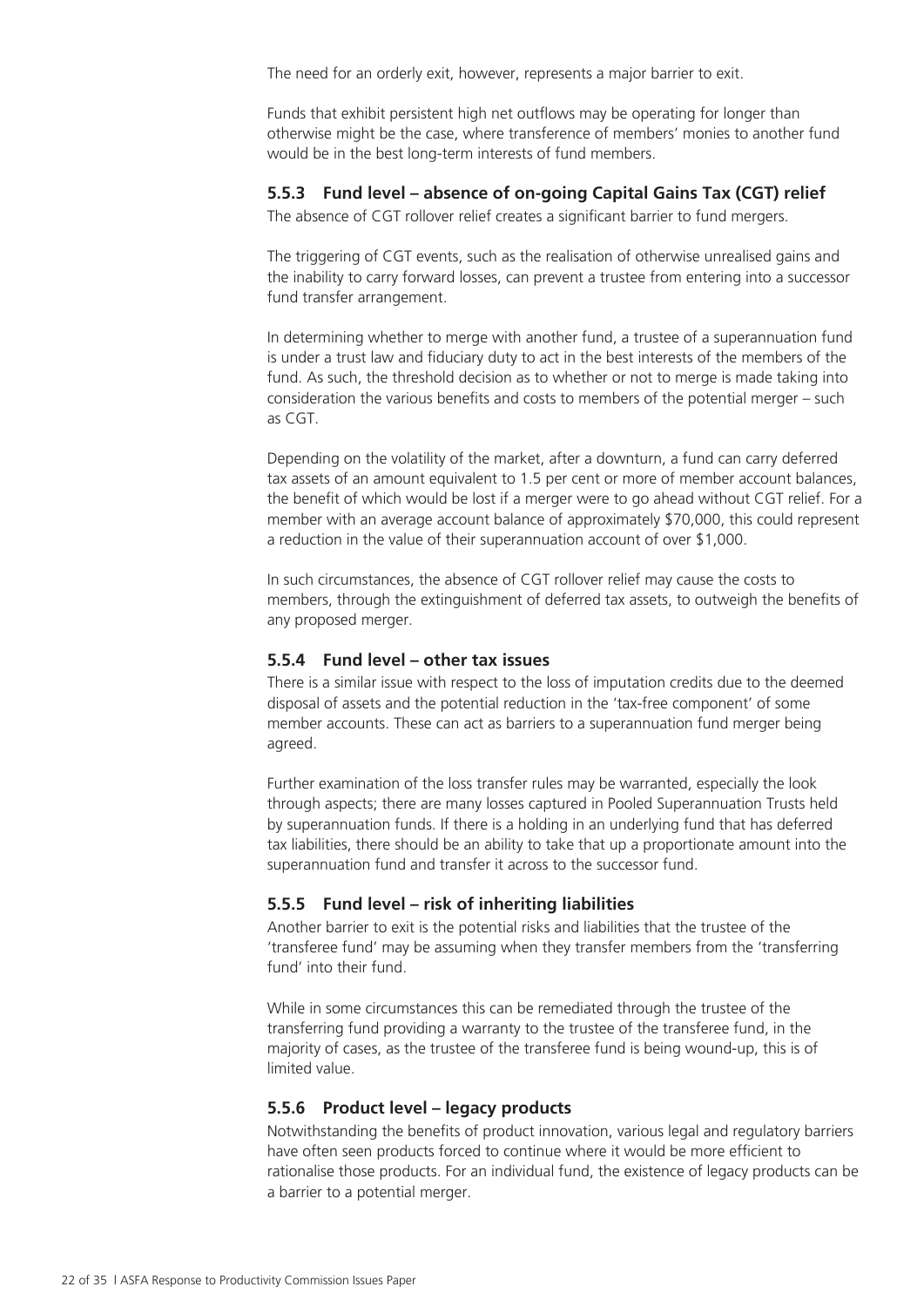Frequently these products are closed to new members (legacy products), while new products are launched for new members.

In some cases – a lifetime pension product by way of example – an inability to commute (under the regulatory provisions), combined with reversionary provisions, may see providers compelled to support such products for decades, even if they are not commercially viable.

### 5.6 Choice of fund and consolidating accounts

#### **5.6.1 Choice of fund**

The majority of employees are eligible to exercise choice of fund for their compulsory employer contributions.

Around 25 per cent of employees do not have choice of fund either because they are a member of a defined benefit fund or because they are covered by a collective enterprise agreement that does not allow an employee to exercise choice of fund for contributions.<sup>9</sup>

The *Superannuation Legislation Amendment (Choice of Fund) Bill 2016*, introduced into Parliament in March 2016, provided that employees employed under a workplace determination or enterprise agreement made after 1 July 2016 would be able to choose the superannuation fund for their compulsory employer contributions. This bill lapsed when Parliament was prorogued on 15 April 2016.

#### **5.6.2 Consolidating accounts**

With the advent of MyGov there are minimal barriers to members consolidating their superannuation accounts. The ATO has utilised MyGov's high security protocols for identifying taxpayers to create an enhanced process for rolling over balances from one fund to another (previously delayed by the necessity for member to provide proof of identification on exit, as employer-enrolled members are not identified on entry), and for finding ATO-held amounts of superannuation.

Once a member has identified themselves through the MyGov process, the ATO provides the member with information on all of their superannuation accounts. The member is able to apply to transfer one superannuation account into another on-line, via a few button clicks. The ATO relays the instruction to the rolling-out fund and, provided the receiving fund is an APRA regulated fund and not an SMSF, generally the roll over will be actioned within three working days.

### 5.7 Improved disclosure, education and advice

The disclosure regime historically produced complex and lengthy documents that often did not enhance consumer understanding of financial products and services.

Improvements over the last few years have seen the regulatory framework allow shorter (eight page) Product Disclosure Statements (PDS) and incorporation of more detailed materials by reference or link. These shorter PDSs are semi-prescribed to ensure consistency and comparability and have served to materially improve comprehensibility. A recent enhancement to disclosure has been the development of product dashboards for MySuper products.

Another initiative arising from the Stronger Super reforms has required funds to more openly disclose investment management fees to members. In theory this allows greater transparency, particularly around fees that are incurred when a superannuation fund invests through a number of feeder funds and/or multi-manager funds or where there are performance-based fees that are incorporated into unit prices or crediting rates.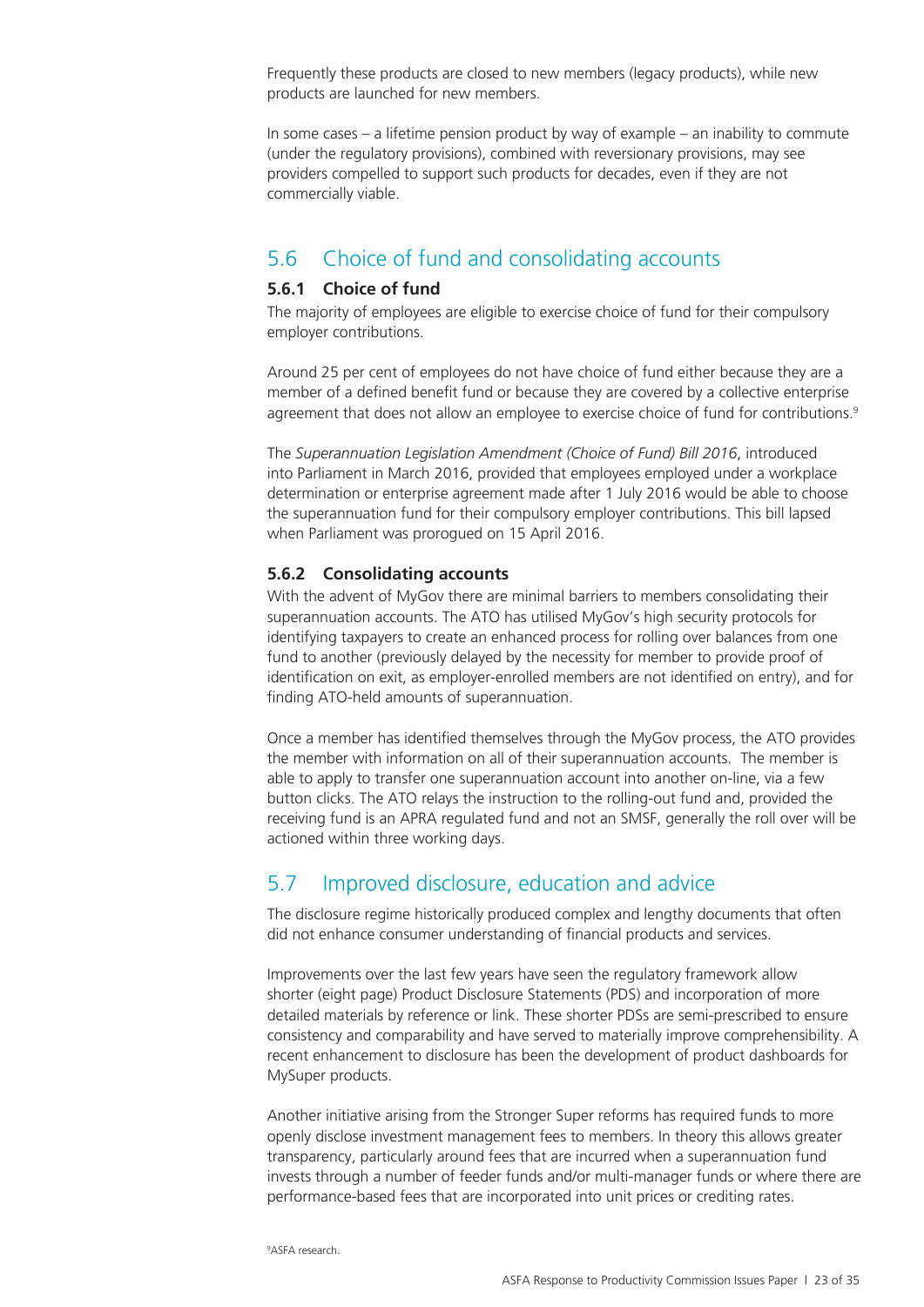In addition, superannuation providers expend considerable resources in the provision of member education, through such mechanisms as seminars, and in providing web-based information and assistance, including via such tools as interactive calculators, webinars and fact sheets. The provision of intra fund and other advice is another method by which members engage with their superannuation provider.

Improved disclosure, education and advice is likely to improve members' engagement and increase demand-side competitive pressure.

### 5.8 Outsourced fund functions

Funds can outsource a range of functions, such as administration and funds management. Outsourcing often allows funds to reduce costs, access expertise and reduce operational risk.

#### **5.8.1 Wholesale investment management services**

A significant part of the activity in the superannuation industry involves funds outsourcing investment management. A number of features of this market indicate robust competition.

In the case of corporate, public sector and industry funds competition largely occurs through the wholesale purchasing decisions of fund trustees. Typically, such decisions are made on the basis of formal evaluations — taking into account returns, fees and the nature of services provided.

There are numerous suppliers. Most major financial institutions in Australia offer investment management services either directly or through a subsidiary. There are also boutique-style investment managers, and multinational and overseas fund managers that offer services in Australia.

As well as having an array of investment managers available in the market, both large and small superannuation funds have the option to invest some or all of the assets of the fund directly. A number of large funds do this to varying degrees. This is a source of additional competitive pressure on fund managers.

The expected growth in the size of funds means that potential scale and expense/tax management benefits will be a focus for more funds over coming years. Should the funds that currently hold \$20 \$50 billion grow at the same rate as total funds under management, there will be around 15 funds with assets greater than \$50 billion by 2030.10

#### **5.8.2 Administration services**

Superannuation administration typically demonstrates increasing returns to scale given that there are significant fixed costs in developing information technology and other systems and processes.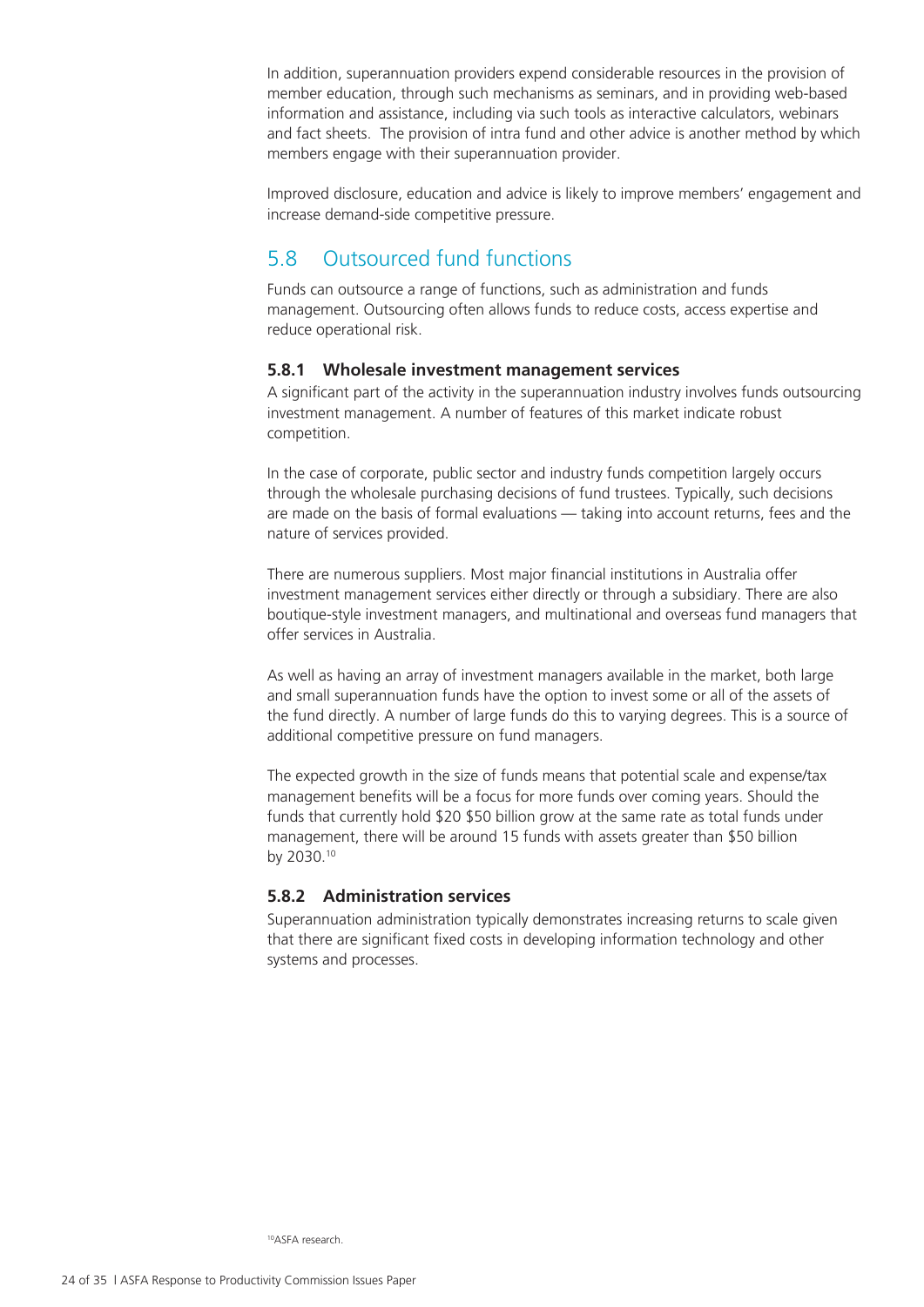# 6. Assessment of operational efficiency

#### **Key points**

- 1. SMSFS should be excluded from any assessment of operational efficiency, and MySuper and choice products should be assessed separately.
- 2. Assessment should use a 'balanced scorecard' approach.
- 3. A primary measure of efficiency is *net benefit* to members (net returns after deduction of investment and administration fees, costs and taxes).
- 4. Average *net benefit* to members, on a rolling-twenty-year basis, across MySuper would be an appropriate indicator.
- 5. Given the volatility of investment markets, the benchmark should be a relative one, not an absolute.
- 6. In addition, consideration should be given to the value to members of ancillary benefits, in particular insurance.

### 6.1 Distinction between SMSFS, MySuper and choice products

As outlined in Part 3.1 there are three distinctly different business and operational models in superannuation: -

- SMSFs where consumers actively choose to run an SMSF and make all of the investment and operational decisions;
- choice products where the consumer makes the investment decisions with respect to their benefit, while the provider makes the (non-investment) operational decisions with respect to the product;
- MySuper products the provider makes all of the investment and operational decisions.

Given this,

- SMSFS should be excluded from any assessment of operational efficiency;
- MySuper and choice products should be assessed separately, especially as the investment outcomes of MySuper products are a function solely of provider decisions, while the investment returns of choice products are a function of individual member decisions.

### 6.2 'Balanced scorecard' approach

Ideally any benchmarking exercise should adopt a 'balanced scorecard' approach, which takes into consideration the outputs delivered as well as the input costs. ASFA will be making a supplementary submission with respect to this.

Choice of the specific inputs and outputs for this approach would depend upon the level of operation at which benchmarking is focused. For example, measuring the efficiency of the superannuation industry would require broader inputs and outputs than when measuring the efficiency of a specific function of the industry, such as investment performance.

### 6.3 Primary measure

We propose that the primary indicator of efficiency should measure inputs and outputs combined.

The prime outcome which superannuation providers need to deliver to members is net investment returns (after deducting all investment and administration fees, operational costs, indirect costs and taxes), which assists fund members to accumulate sufficient superannuation savings to generate an adequate income in retirement. This is what we describe as being the '*net benefit*' to members. For an individual on average earnings,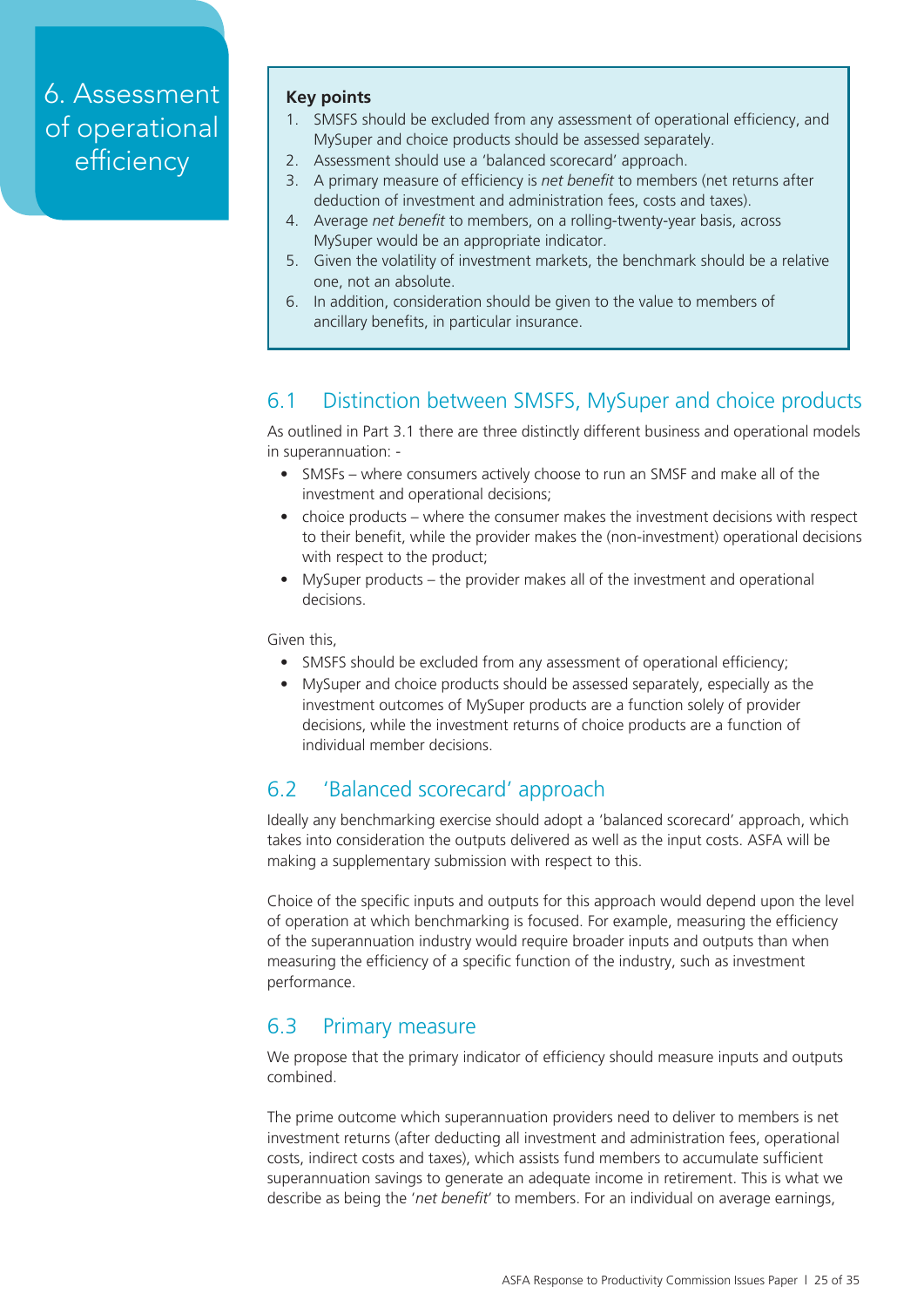with contributions made during a full working life, the *net benefit* will account for around 70 per cent of the value of their total amount at retirement.

Accordingly, we recommend the approach of measuring the '*net benefit*' to members, which takes account of the combined effect of both: -

- inputs expenses and margins (covered by fees); costs and taxes (deducted from returns); and
- outputs investment returns.

While such an indicator would provide a relatively broad measure of the *net benefit* that superannuation funds provide to their members, it would not capture all of the benefits which superannuation funds provide (discussed in Part 6.6). It is important that any balanced scorecard assessment of the operational efficiency of the industry incorporates these additional benefits, either qualitatively or quantitatively.

While it may be attractive to benchmark fees/expenses as a measure of efficiency, lower fees/expenses are not a guarantee of higher net investment returns or *net benefit*. Investment returns are not necessarily correlated to investment fees/expenses – in fact higher investment fees/expenses are often incurred in pursuing investment strategies which, involve a greater degree of exposure to growth and alternative assets which, over time, tend to deliver higher net returns. The quantum of the difference in returns yielded by implementing such strategies tends to significantly exceed the extra investment fees/ expenses, thereby producing higher net returns.

Accordingly, we suggest that the most appropriate single indicator would be *net benefit* to members.

This should be measured: -

- over a suitably long time period:
- across MySuper products. If choice products are to be assessed they should be measured separately.

### 6.4 Rolling average net benefit to members over twenty years

Given the nature of superannuation, where members frequently invest for periods up to 40 years in accumulation and up to another 20 years or more in retirement, coupled with the volatility of investment markets, a suitably long time period is warranted.

Any indicator should take the form of a rolling average across all MySuper products, with a period of at least 20 years.

Given that returns are being measured over a period of at least 20 years, there should be no need to adjust returns to reflect risk. Instead, real returns should be utilised.

The indicator should be applied across the entire population of the products being measured. The average measure of investment and administration fees, operational costs, indirect costs and taxes across all products should be deducted from average gross earnings to determine the average *net benefit* to members of that population of products.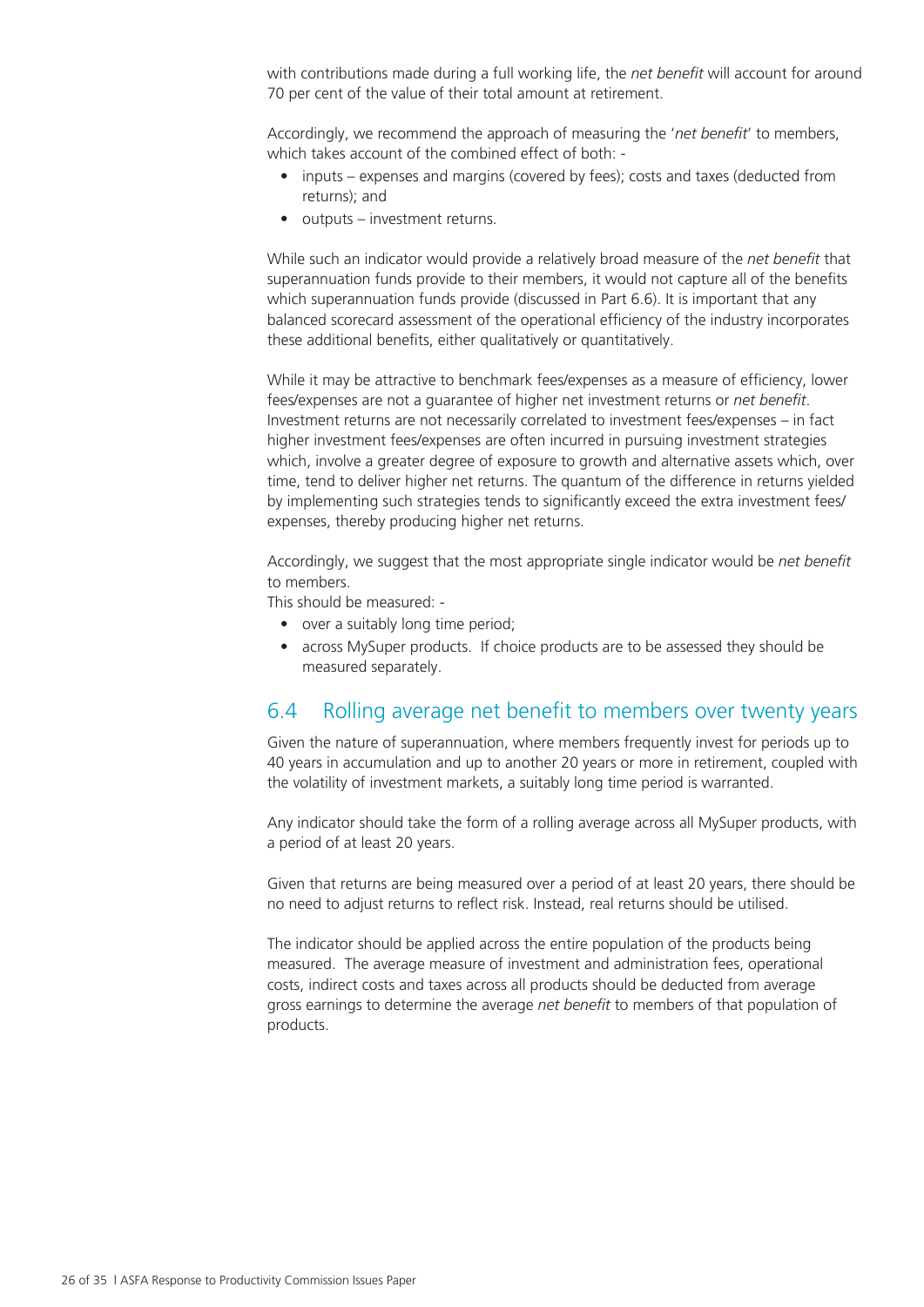One example of a similar, but slightly different, approach is SuperRatings 'Net Benefit to Member' analysis. By way of example, the chart below shows the median outcome for a member of the 50 largest funds in the industry over the past decade under a scenario with a starting balance and salary of \$50,000.



#### *MySuper*

In ASFA's view, as the products designed specifically for 'default members', we believe any assessment should focus on MySuper products.

Generally MySuper products are confined to a single investment option, into which all members are placed. The one exception to this is if the MySuper offers a 'lifecycle' product, whereby there are different investment options, employing different strategies, for different cohorts of members. The cohorts can be defined only by reference to prescribed variables. Most often the factor employed by providers to determine the cohorts is the member's age, although sometimes this is used in conjunction with the member's account balance. Generally, as the cohort ages, the investment strategy becomes increasingly weighted towards defensive assets, with (generally) corresponding lower costs and returns. Applying the *net balance* indicator to a MySuper lifecycle product/fund could be done on the basis of a weighted average across all cohorts of members, to produce a figure for that product/fund which could then be aggregated with the figures for the other MySuper products.

#### *Choice*

If it is proposed to extend the assessment to choice products then, as an absolute minimum, wrap and platform type products, where the member is able to determine their individual asset allocation and choose to invest and divest in specific assets, should be excluded. In ASFA's view, however, if the *net balance* indicator is to be used to assess choice products, it would only be appropriate to apply it to trustee offered, diversified, investment options which are considered to be a 'balanced' option. 'Balanced' options generally are regarded as being those where the usual allocation to growth assets is between 60 and 80 per cent.

#### 6.5 Benchmark should be a relative one

Given the volatility of investment markets, any benchmark should be a relative, not an absolute, one.

An example of a possible relative benchmark for MySuper (and balanced choice options should they be included) would be CPI growth plus 2.5 percentage points.

Fundamentally, funds need to deliver net investment returns above inflation to ensure that members' balances increase in real terms (notwithstanding the effect of contributions and withdrawals). A benchmark that comprises a margin over inflation provides a means to assess the degree to which funds contribute to members' real balances and, ultimately, to their retirement income.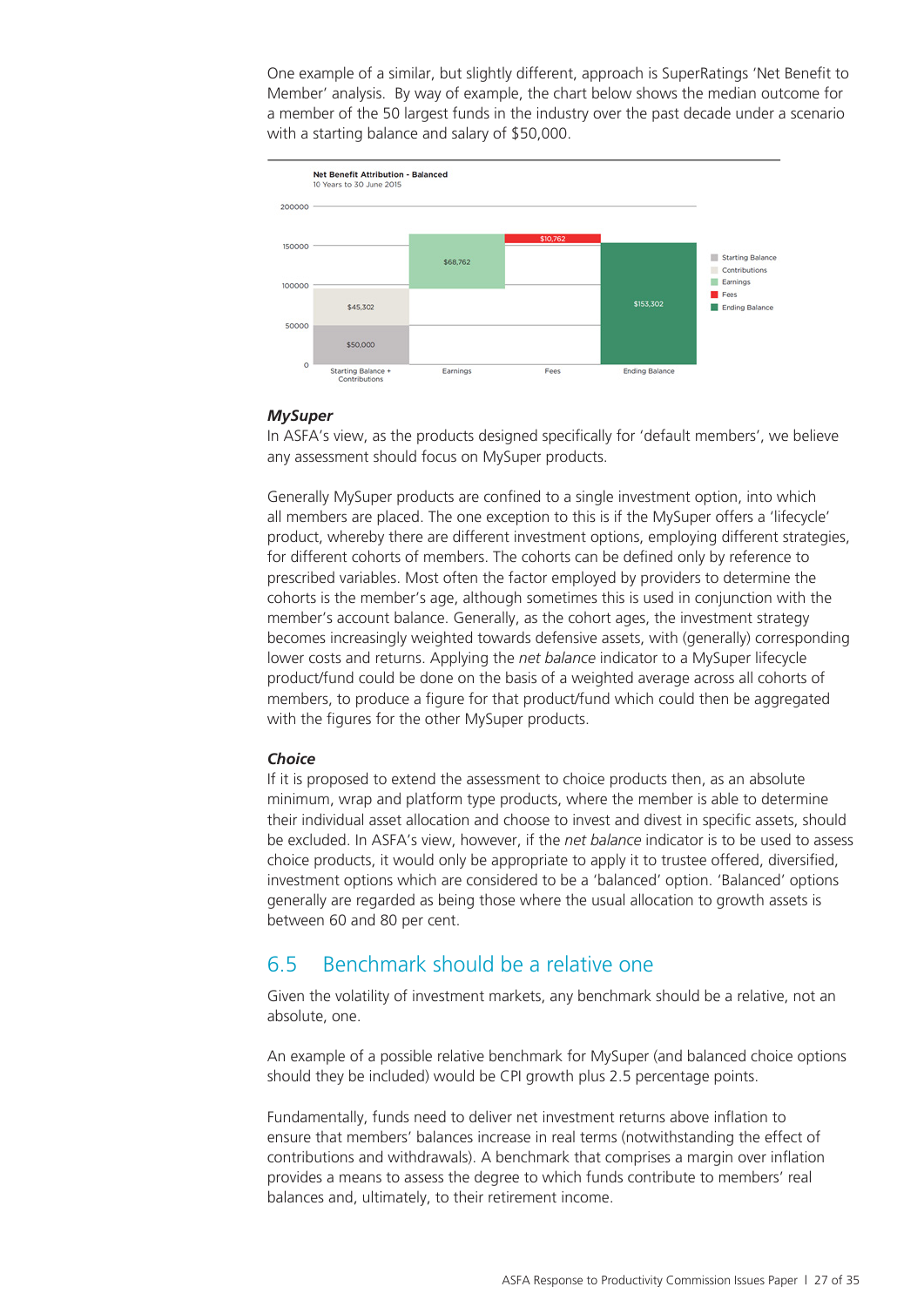A CPI growth plus a per cent margin style benchmark is broadly accepted within the superannuation industry as a means of assessing the investment performance of a fund's investment options, after taking into account the effect of investment fees and expenses. Superannuation funds generally publish objectives for their investment returns that are based on CPI growth plus a per cent margin.

Here, of course, we are proposing a *net benefit* indicator, which takes into account administration fees and taxes in addition to investment fees, which will need to be taken into consideration when determining any benchmark.

The proposed benchmark has the benefit of being transparent and easy to interpret.

In applying the proposed benchmark, judgment would need to be exercised in the event of major disruptions to investment markets, such as a protracted series of market downturns; repeated recessions, a financial crisis or a depression.

### 6.6 Value to members of ancillary benefits, in particular insurance

The Australian superannuation system is unusual in its provision of separately insured benefits as ancillary benefits.

The benefits provided by insurance, as outlined in Part 0, need to be incorporated into any assessment of system outputs.

Default and chosen insurance cover through superannuation has led to much greater insurance coverage of the Australian population than would otherwise have been the case. This reduces the level of underinsurance in the economy and produces a considerable saving on costs that might otherwise be borne by the social security system.

The provision of insurance through superannuation enhances allocative efficiency, by reducing the level of underinsurance and correcting for market failures in the broader insurance market, which leads to a better allocation of resources over time.

The Issues Paper suggests that an appropriate indicator for measuring and benchmarking insurance is the ratio of user costs to claims for bundled insurance. Though the rationale for using this indicator is understandable, there are some issues with this indicator at a fund level, although some of this may be ameliorated with aggregation across the industry:

- there can be considerable mismatches in timing between a premium being paid and the claim being paid (this could be many years);
- assumptions for claims incurred but not reported (which would give an approximation of the expected claims loss ratio) are heavily affected by the specifics of scheme design;
- servicing costs, which are driven by the servicing model adopted by the superannuation funds, will affect the headline claims loss ratio (in some cases transferring costs from the administrator to the insurer);
- if fund memberships are skewed towards certain states then differences in stamp duty between jurisdictions will affect the claims loss ratio.

If this were to be used as a measure, some of the variables within a claims-to-premiums ratio would need to be standardised or removed for fair comparison.

As is the case for insurance, the Australian superannuation system is unusual in its provision of advice to members. Provision of advice represents a material benefit to fund members.

The provision of advice should to be incorporated in any high-level measures of system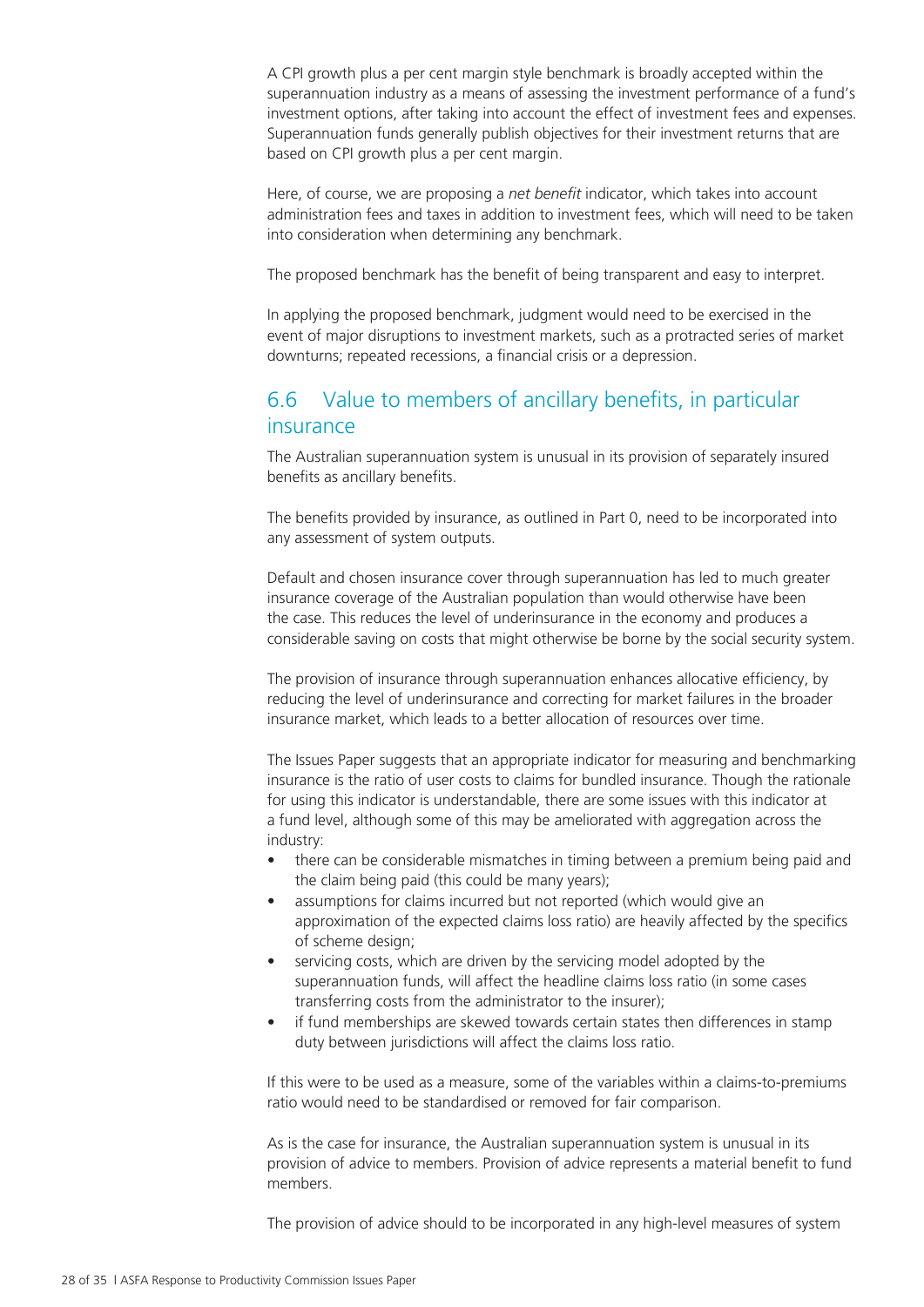outputs and outcomes, and thus efficiency. Simple advice related to a member's interest in a superannuation fund can be provided by the fund, where the cost is covered by the administration fees charges (intra-fund advice). The Issues Paper suggests that an appropriate indicator for measuring and benchmarking advice is advice costs, however, data on this may prove difficult to obtain.

Further, member servicing represents a key output of superannuation funds. This includes call centres; assistance to members and employers; interactive web sites, which allow members to view statements and perform some transactions; calculators; member communication materials and member seminars.

In terms of efficiency measurement, robust measures of outputs should reflect the provision of member services and the benefits members derive from those services.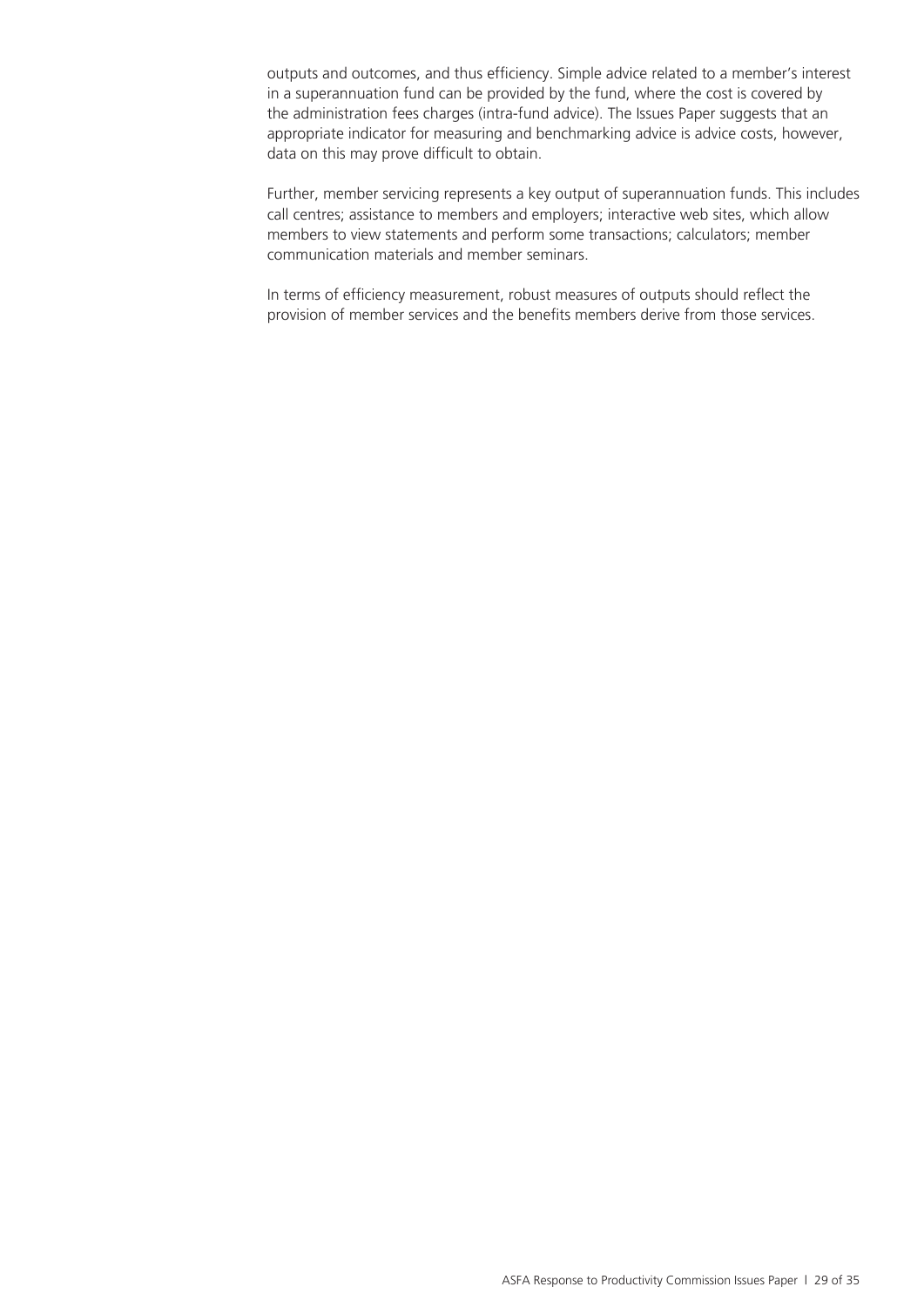## 7. BARRIERS TO EFFICIENCY – REGULATION

#### **Key points**

- 1. The regulatory regime is highly prescriptive, and has been subject to significant change. The regulatory framework and constant change has resulted in significant on-going compliance and implementation costs.
- 2. There are a number of examples of regulation where the net benefit is questionable.

### 7.1 Regulatory regime is prescriptive and subject to change

The superannuation system operates under a highly prescriptive regulatory regime, which has been subject to significant change over recent years. This was evidenced as recently as the 2016 - 2017 Budget, which announced further wide ranging changes to the superannuation system.

The complex and prescriptive nature of the regulatory framework imposes material on-going compliance costs on the various entities in the superannuation system. Furthermore, the constant changes to the superannuation and tax settings, and to the various obligations and requirements imposed on superannuation providers and members, necessitate the expenditure of significant capital sums in implementing changes to information technology systems, processes and procedures; developing new communication materials and training staff.

APRA-regulated superannuation entities currently contribute to the cost of regulation via an annual supervisory levy. More recently, APRA regulated entities also contributed an additional levy to fund the development of SuperStream. Ultimately, regulatory costs are borne by superannuation members in the form of higher fees.

There are also considerable opportunity costs associated with regulation. Regulation potentially inhibits innovation and product development in the system, as participants' investment dollars are concentrated on implementing changes to comply with the regulatory requirements rather than on product development.

### 7.2 For some regulations, the net benefits are questionable

The threshold test for any legislative change is whether the total (social) benefits exceed the costs. Regulation that is unnecessarily complex or poorly targeted may fail this test. There are several cases in the current regulatory regime where the net benefit is questionable.

#### Some examples include:

#### *Work tests for contributions*

When accepting salary sacrifice and personal contributions for members aged over 65 the legislation requires the trustee confirm with the member the number of hours they work. A trustee is only able to accept the contribution if the member has worked sufficient hours, otherwise the contribution must be returned. The underlying policy rationale is that this is to mitigate the risk of estate planning, however, there is not necessarily a correlation between employment status and estate planning.

Given that trustees generally are not aware of a member's employment status this obligation necessitates the trustee regularly contacting the member and receiving confirmation in writing. This is both onerous for trustees and intrusive for members. In an era of increasing on-line, real-time, transactions this obligation is especially archaic and can stop automated processing.

This will become an increasing issue as people tend to work longer, or retire but then resume employment. Somewhat ironically, the age test for employers making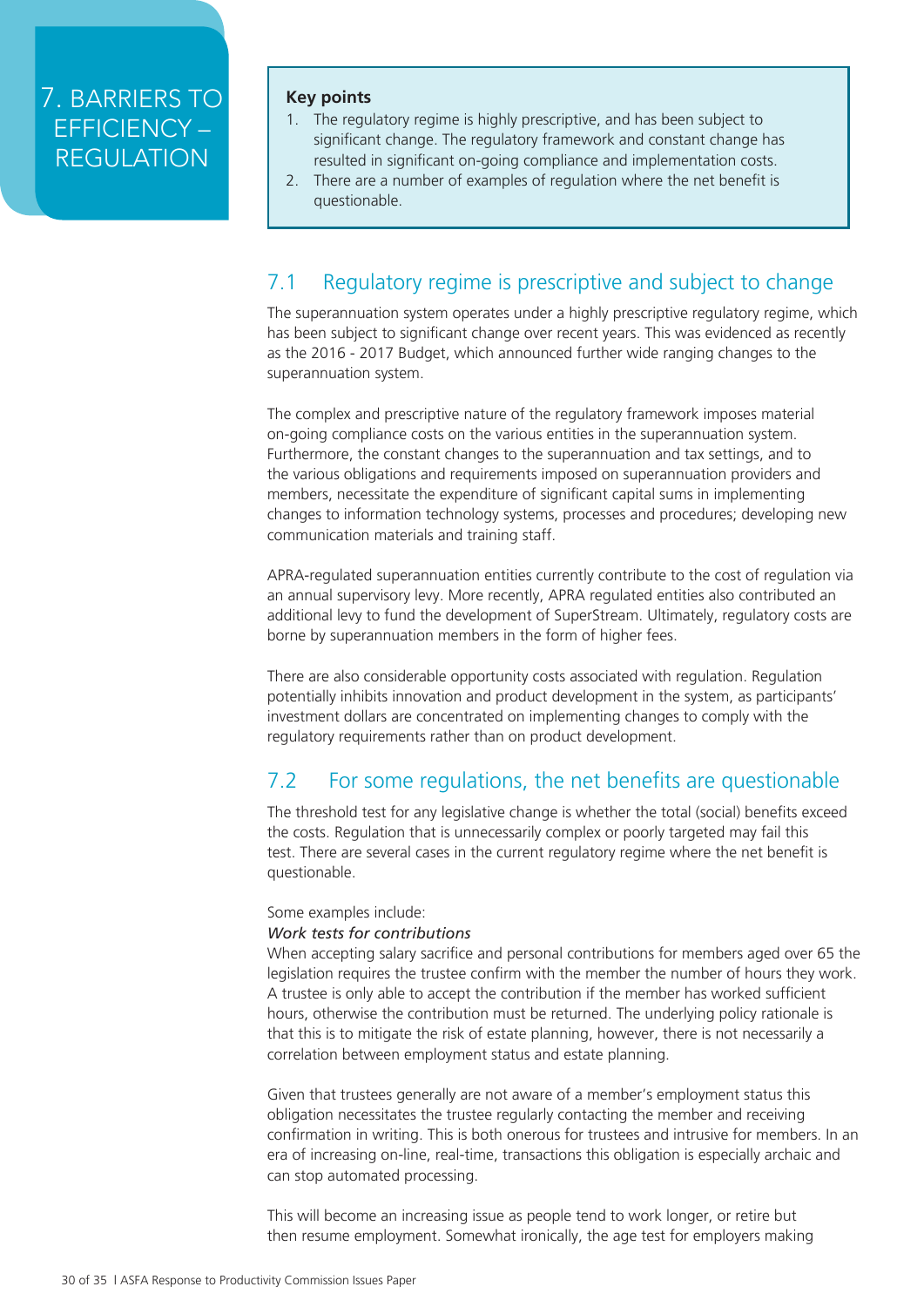superannuation guarantee contributions was removed, when age (date of birth) not only generally is known by an employer but is fixed, not a status that changes from time to time and needs to be verified. An age test – as opposed to a work test – would be significantly easier for trustees to implement.

The removal of the work test was announced in the 2016/2017 budget – a welcome, but long overdue, correction.

#### *Trans-Tasman Portability and Australian statutory declarations*

The Trans-Tasman portability rules required a person applying to an Australian fund for transfer of their benefits to a KiwiSaver account to provide to a 'statutory declaration'. The application could only be made after the person exited Australia, however, the member had to provide a statutory declaration that complied with the Australian *Statutory Declarations Act 1959*.

This imposed an onerous burden on the applicant, who would have to access staff in the Australian High Commission in Wellington or the offices of the Australian Consulate General in Auckland to witness the statutory declaration. It also placed an unnecessary administrative burden on fund trustees, who were required to deal with member complaints triggered by the rejection of non-compliant applications and created a perception that Australian funds were obstructing the transfer of member monies under the new rules.

It should have been acceptable for a member located in New Zealand to supply a statutory declaration that complied with either Australian or New Zealand law, as is the case under the New Zealand legislation for a member who wishes to transfer their money from a KiwiSaver account to an Australian account. This outcome could easily have been achieved by providing a 'special-purpose' definition of 'statutory declaration' (for the purposes of Trans-Tasman portability only) within the Trans Tasman regulations.

While this subsequently was ameliorated by modifying the legislation, nevertheless it is an example of an unduly onerous and prescriptive legislative provision.

#### *APRA reporting and use of calendar days as opposed to business days*

APRA has stipulating the timeframe for quarterly reporting as being 25 calendar days, as opposed to 20 business days. This is problematic in that it fails to recognise public holidays.

By definition, businesses only have 'business days' in which to perform tasks without necessitating people having to work outside their ordinary hours of business, potentially resulting in overtime/penalty payments. This is how the concept of a 'business day' came about.

The month of April frequently has three public holidays that fall on a weekday, which has the effect of reducing the time available from 20 business days to 17 business days. This represents a reduction of 15 per cent in the number of days available to perform the necessary tasks – a material reduction. Similarly, January often has two public holidays falling on a weekday, which represents a reduction of ten per cent in the number of days available. While APRA provided initial relief, through extending the time for lodgement during the transition period, this is coming to an end and the obligation will revert to being 25 calendar days.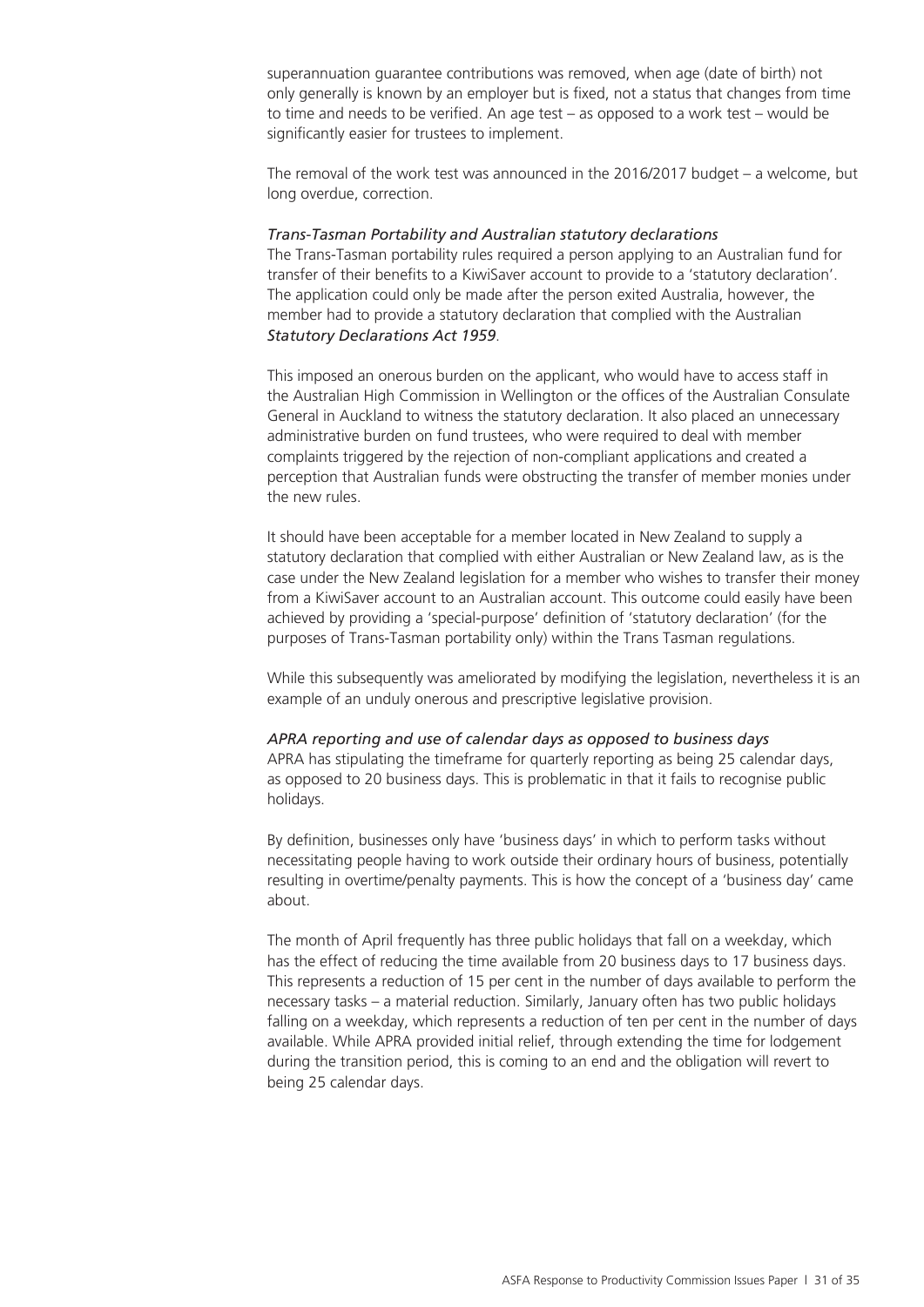### 8. ALLOCATIVE AND DYNAMIC **FFFICIENCY**

#### **Key points**

- 1. The superannuation system has a positive effect on economy-wide allocative and dynamic efficiency, including on national savings.
- 2. Assessment of allocative efficiency is more suited to qualitative, rather than quantitative, analysis.
- 3. Dynamic efficiency could be assessed through an innovation lens.

### 8.1 Positive effect on economy-wide allocative efficiency

From a broad perspective, the superannuation system enhances allocative efficiency in the Australian economy.

The superannuation system contributes to a higher national savings rate than otherwise would be the case. The Australian Treasury estimates that the superannuation system currently contributes about 1.5 to 2 percentage points to the national saving rate, expected to rise to 3 percentage points by 2050.<sup>11</sup>

In addition, the superannuation system has facilitated a broadening of the range of assets held by households – reducing households' relative exposure to residential property and bank deposits, and increasing their exposure to equities, bonds, commercial real property, infrastructure and overseas assets. Greater asset diversification contributes to higher riskadjusted returns and increased life-time incomes for individuals.

### 8.2 Allocative efficiency difficult to quantify

Allocative efficiency is more applicable to the superannuation system rather than the superannuation industry. Though decisions at the industry level do influence the degree to which resources within the system – i.e. members' superannuation balances – are allocated to their highest value uses, allocative efficiency within the system is more a function of factors that are outside the control of the superannuation industry. This includes the statutory superannuation contribution scope and rates; incentives in the tax system to increase contributions, movements in asset markets and individual member choices.

The allocative efficiency of the system is difficult to quantify, and is more suited to qualitative analysis.

#### **8.2.1 Quantitative analysis**

Quantitative assessment and benchmarking of system allocative efficiency would be challenging. For example, whether a system achieves a particular quantitative benchmark of allocative efficiency requires knowledge of the particular preferences of the population. This includes decisions regarding whether to consume or save, and decisions regarding portfolio allocations – including trade-offs of risk and return. Individuals also face personal capital trade-offs arising from decades long changes to health and education systems, as well as the financial system. These changes are contributing to younger people's disengagement from superannuation as they balance the lifecycle' costs of education and housing.

As a result of this, any attempt at a quantitative assessment of allocative efficiency would provide an incomplete, and potentially misleading, assessment.

The Issues Paper suggests some possible aspects of the system for which allocative efficiency could be assessed.

11Gruen D. and Soding L. 2011, 'Compulsory Superannuation and National Saving', The Australian Treasury, Economic Roundup, 2011, Issue 3.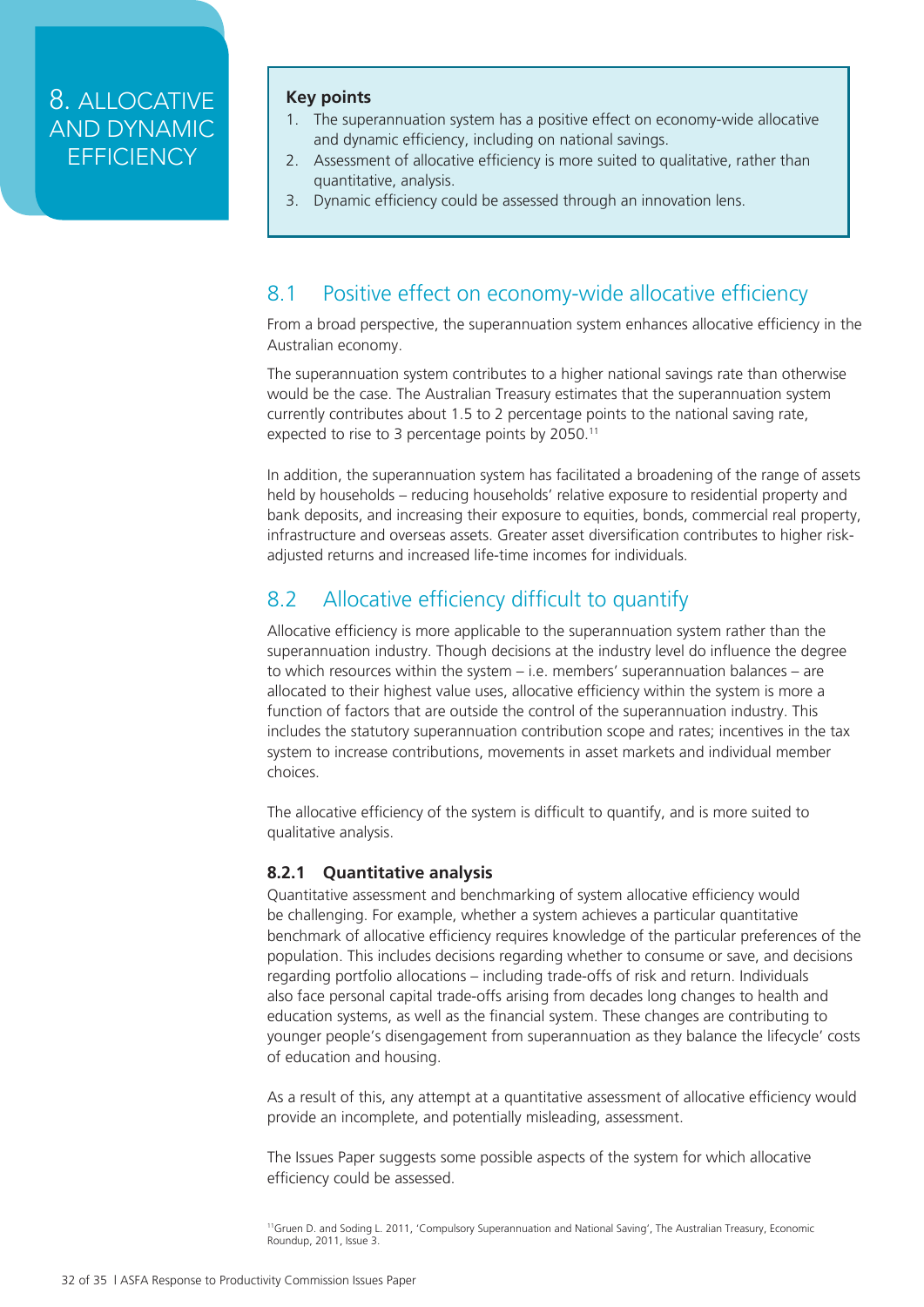#### *Measures of portfolio asset allocation*

A key aspect of allocative efficiency with respect to superannuation is the extent to which individuals choose optimal asset portfolios in line with their stage of life. From a practical perspective, measuring the extent to which the system enables this to occur would be extremely challenging. As noted above, this would require knowledge of the particular preferences of the population.

#### *Measures of adequacy of retirement incomes*

The adequacy of retirement incomes is a measure of the extent to which the retirement income system can generate incomes for retirees that support a particular standard of living. As the adequacy of retirement incomes reflects a host of factors that are outside the control of superannuation funds, as outlined in Part 3.1, this is a measure if the efficacy of the retirement incomes system, not the superannuation system or the superannuation industry.

Theoretically, income standards in retirement may be an attractive possible benchmark. For example, the ASFA comfortable retirement standard is the amount of income that is required for a retiree to have a comfortable standard of living, acknowledging that what is considered to be 'comfortable' will be a subjective assessment by each individual.

Any measurement of the adequacy of the current retirement income system should take into account the fact that the superannuation system is immature, as outlined in Part 3.2.3.

#### **8.2.2 Qualitative analysis**

Allocative efficiency is more suited to a qualitative analysis. In particular, assessment of allocative efficiency could be undertaken with regard to the barriers or constraints that prevent resources from being allocated to their highest value uses. Such analysis could include the effects of tax settings and the regulatory framework. Previous sections of this submission discuss these issues.

In addition, there are other issues that the Productivity Commission could examine, which are outlined below.

#### *Fee-based competition*

As mentioned above in Part 4 an undue emphasis upon fee-based competition risks a broad transition among funds to more defensive investment strategies, which are less expensive to operate. This could have implications for operational efficiency (for example, returns net of fees) but also to allocative efficiency. In particular, a system-wide shift to defensive investment strategies means that members' portfolios are likely to diverge from optimal asset allocations.

#### *Provision of insurance*

As discussed in Part 3.2.5 the provision of insurance in superannuation enhances allocative efficiency. The degree to which the superannuation system reduces underinsurance in the Australian economy reflects the degree to which the superannuation system has corrected for market failures in the insurance market. As such, the provision of insurance in the superannuation systems leads to a better allocation of resources.

#### *Retirement decisions*

The demonstrated preference of retirees towards term deposits and blue chip shares reflects their familiarity with these products, rather than an active decision around the appropriateness of these products for their retirement needs, and thus may represent a constraint on allocative efficiency.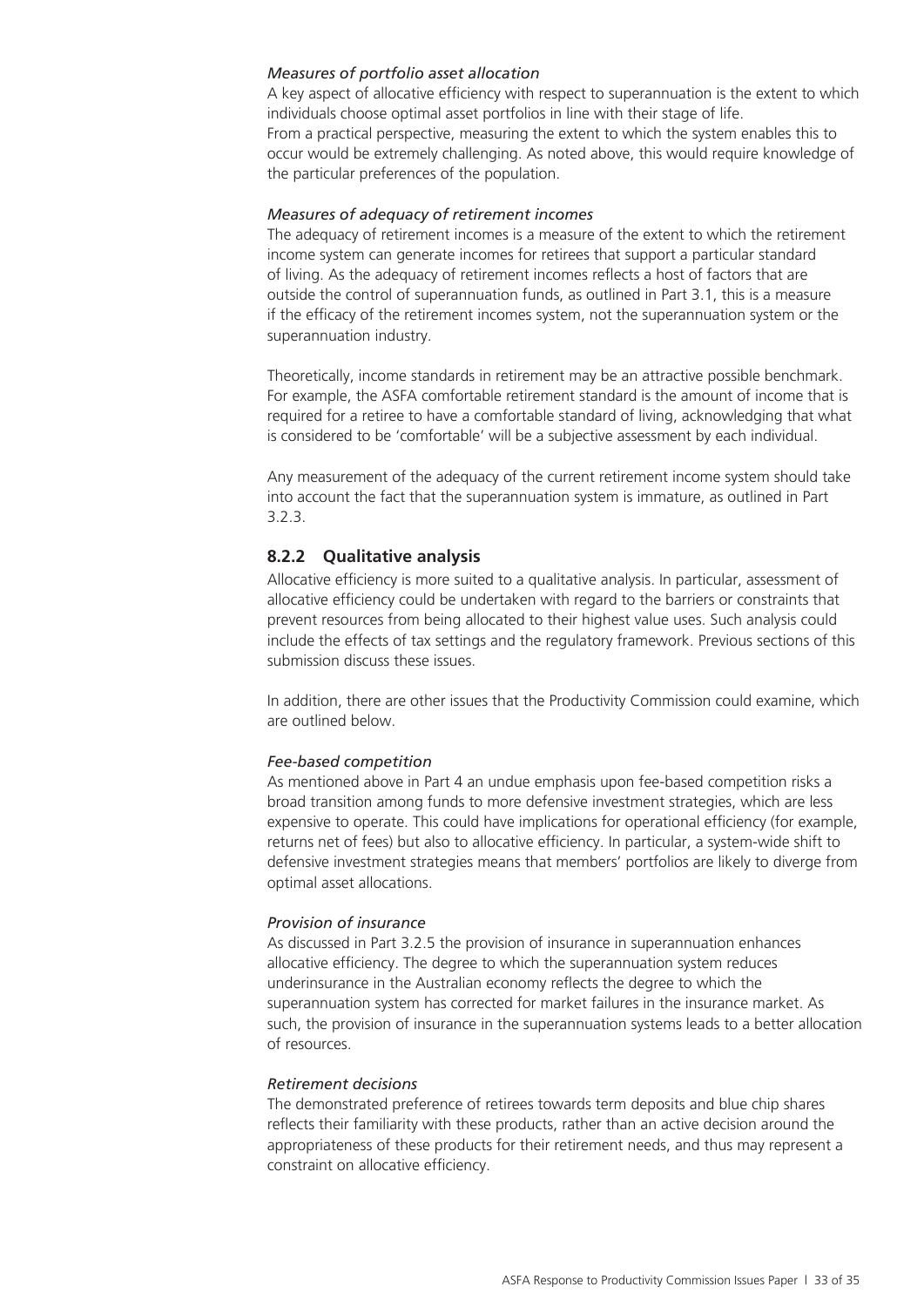#### *Excess fund liquidity*

The number of funds means excess liquidity is required to fund transaction flows, especially with regard to smaller funds.

The portability and choice features of the system – while of great value to consumers – can add to inefficiency due to higher-than-may-otherwise-be-required allocations to cash (especially for smaller funds or funds with net outflows).This drag on the system can increase the propensity to short-termism, and potentially inadequate capital allocation to support multi-decade investment horizons.

### 8.3 Dynamic efficiency

For dynamic efficiency, the Issues Paper suggests possible measures could be changes in allocative and operational efficiency over time. Many of the impediments to the measurement of operational and allocative efficiency have already been identified. These are also relevant to the measurement of dynamic efficiency. Dynamic efficiency could be assessed through an innovation lens.

To the extent that robust quantitative metrics for operational efficiency are available, an assessment of dynamic efficiency based on such metrics could be undertaken. This would involve an assessment of the degree to which measures of operational efficiency move towards, or exceed, their given benchmarks over time.

To the extent that measures of dynamic efficiency can be represented by time-based measures of changes in allocative efficiency, qualitative analysis is likely to be the most useful. Such analysis could include time-based assessment of the issues outlined in the previous section. This could include an assessment as to the degree to which tax settings and the regulatory framework have affected the optimal allocation of funds over time.

#### *Dynamic efficiency and innovation*

Another possibility may be to assess the degree to which there is movement in the superannuation system's 'technological frontier'. This would include the pace at which innovation is occurring in the products offered by superannuation funds, as well as the quality and levels of services that funds provide.

Part 5.2.4 provides examples of recent innovations to the products and services that superannuation funds provide to their members, and innovations that funds and service providers have made to their internal processes.

#### *Innovation in retirement income products*

A key element of dynamic efficiency is the extent to which the superannuation system allows people to manage their superannuation monies optimally through the contribution and drawdown phases.

There are a number of impediments to developing financial products dealing with the consequences of longevity. These include, on the supply side, an overly restrictive regulatory framework and, on the demand side, a lack of awareness among members of such issues as longevity risk and how to mitigate it. This is not an Australia-specific issue. The retirement phase of defined contribution private pension systems generally is underdeveloped globally .